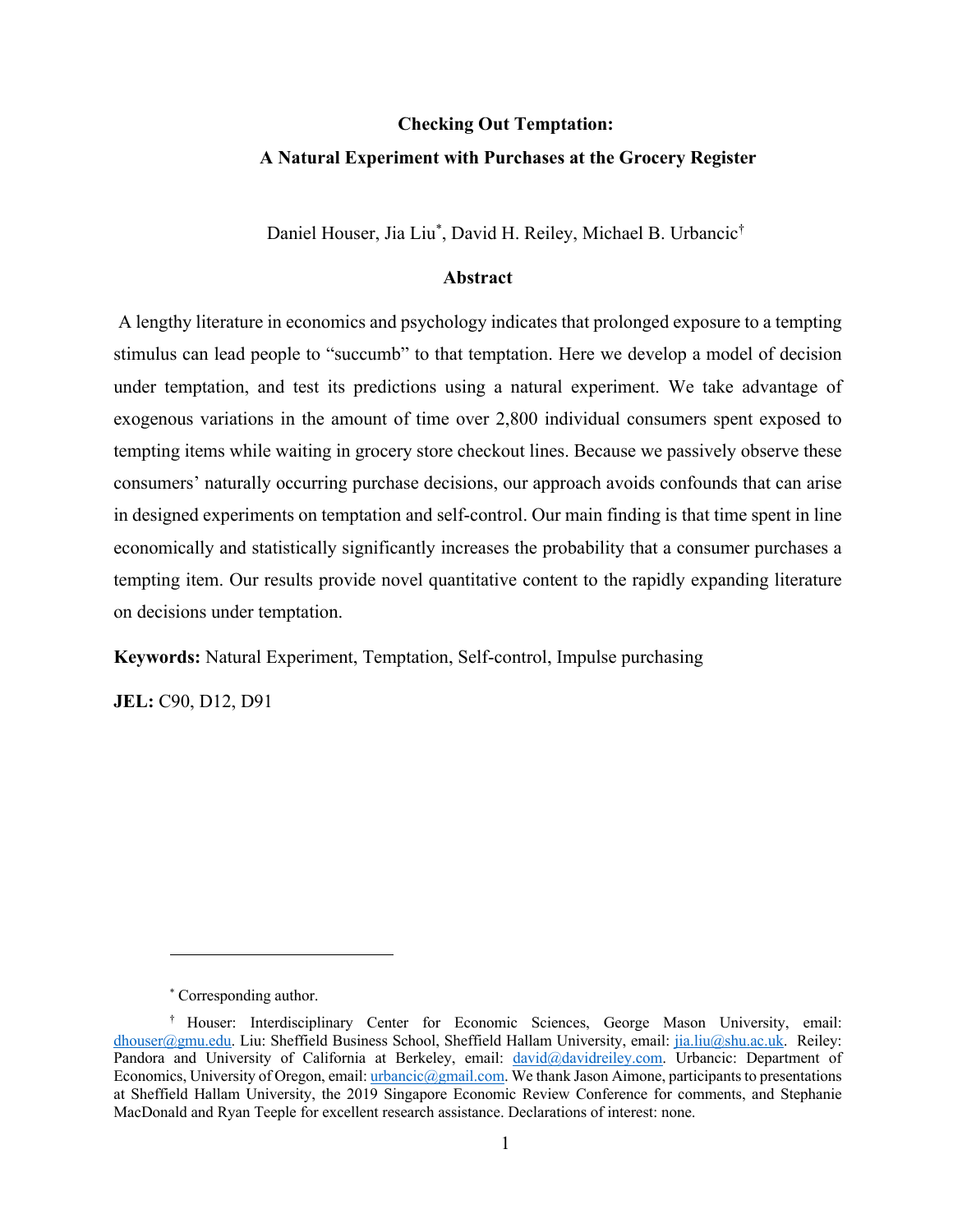## **1. Introduction**

The iconic study of temptation is the famous "marshmallow test" (Mischel & Ebbesen, 1970; Mischel, Ebbesen, & Raskoff Zeiss, 1972), which investigated the propensity of preschool children to delay gratification. In the experiment, the researchers offered each child the choice between taking a lower reward immediately or waiting fifteen minutes for a higher reward. Some did wait the entire fifteen minutes until the researcher returned without the child's signal, while others opted for the early reward almost immediately. Most interestingly, a third group of children waited significant periods of time before deciding to give up on the reward and taking the lower reward already offered.<sup>1</sup>

This third subset of subjects displayed a systematic deviation from predictions of economic theory. Their time-inconsistent behavior conflicts with standard economic models of maximizing present discounted values of consumption, where a rational agent should either take the immediate but lower reward immediately (given a high discount rate), or else wait the entire period for the delayed but higher reward (given a low discount rate). While they demonstrated an initial preference for delaying gratification to receive the preferred consumption bundle, they later switched their decision and earned nothing for the time they had spent waiting. On its face this does not appear to be utility-maximizing behavior.

What can we learn about adult decisions in naturally occurring environments from the behavior of young children in a lab? Anecdotally, it seems everyone can recall individuals who initially chose to delay gratification but thereafter failed to carry out their plan, especially when faced with a tempting stimulus. Are there naturally occurring situations where consumers change their behavior in response to exposure to a tempting stimulus in systematically measurable ways, akin to the marshmallow tests with preschool children?

<sup>&</sup>lt;sup>1</sup>Another well-known "marshmallow" study (Shoda, Mischel, & Peake, 1990) found a connection between self-control as a child and later life outcomes. This result is not always replicated. For example, Watts, Duncan, & Quan (2018) found an association between children's delay of gratification and later achievements, but much less pronounced than reported in the original study.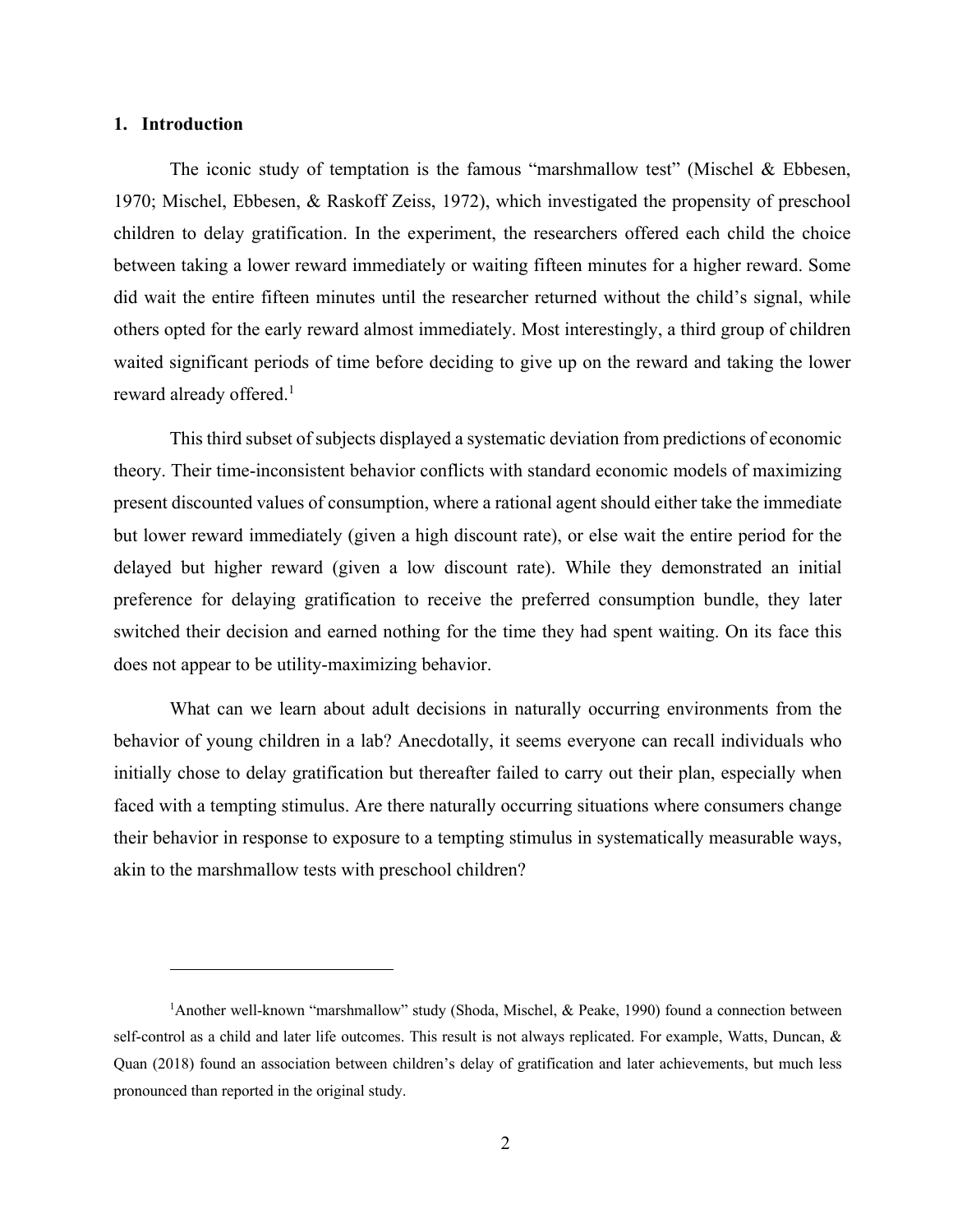This paper explores consumers' behavior in purchasing tempting goods using a large field dataset we created. Our interest is in whether the length of time spent around tempting items affects one's propensity to purchase them in a naturally occurring environment. Supermarkets may present a good source of field data for this purpose. Due to random variation in the number of customers, the number of open aisles, and the number of items in other customers' carts, shoppers exogenously face different amounts of time in line at the checkout aisle, where the shelf is usually stacked with tempting items. This setting thus gives us a natural experiment. Intuitively, if temptation theory has economic relevance in this setting, we should expect that those customers forced to wait in line longer will be more likely to pick up and purchase tempting items.

We develop a model of decision under temptation that generates hypotheses to test with our natural experiment. Our model rests on the idea that spending time around tempting items depletes one's willpower. We model this depletion as disutility and assume that disutility increases with time. We show that under certain circumstances it can be utility-maximizing for an agent to resist the temptation initially, but then succumb to the temptation later. This is similar to predictions of models with time inconsistent behavior (e.g., Gul & Pesendorfer, 2004).

Well-known theories of time-inconsistent preferences include Strotz (1955), Laibson (1997) and O'Donoghue and Rabin (1999). These models attribute time-inconsistent preferences to quasi-hyperbolic discounting, which imply that people are impatient for immediate vs. future rewards, but exhibit much more patience when making tradeoffs among future outcomes. Our approach differs from these, and is more closely related to models on willpower depletion (see Baumeister & Vohs, 2016 for a review). Our model predicts that the probability a person purchases a tempting item increases in the length of time that person is exposed to the tempting item. Consistent with the model, we find that the amount of time a person spends in line is indeed a significant predictor of the decision to purchase a tempting item. <sup>2</sup> Moreover, this effect is larger in magnitude when children are present.

<sup>&</sup>lt;sup>2</sup> This contrasts the results in Imas & Kuhn (2018) and (Brownback, Imas, & Kuhn, 2020), which found that introducing a waiting period leads to more forward-looking decisions (a higher delayed reward or more healthy food choices). It is noteworthy that there are key differences in the waiting time between their studies and ours. First, the waiting period in their study separates information on the choice set from the choices themselves, i.e., people learn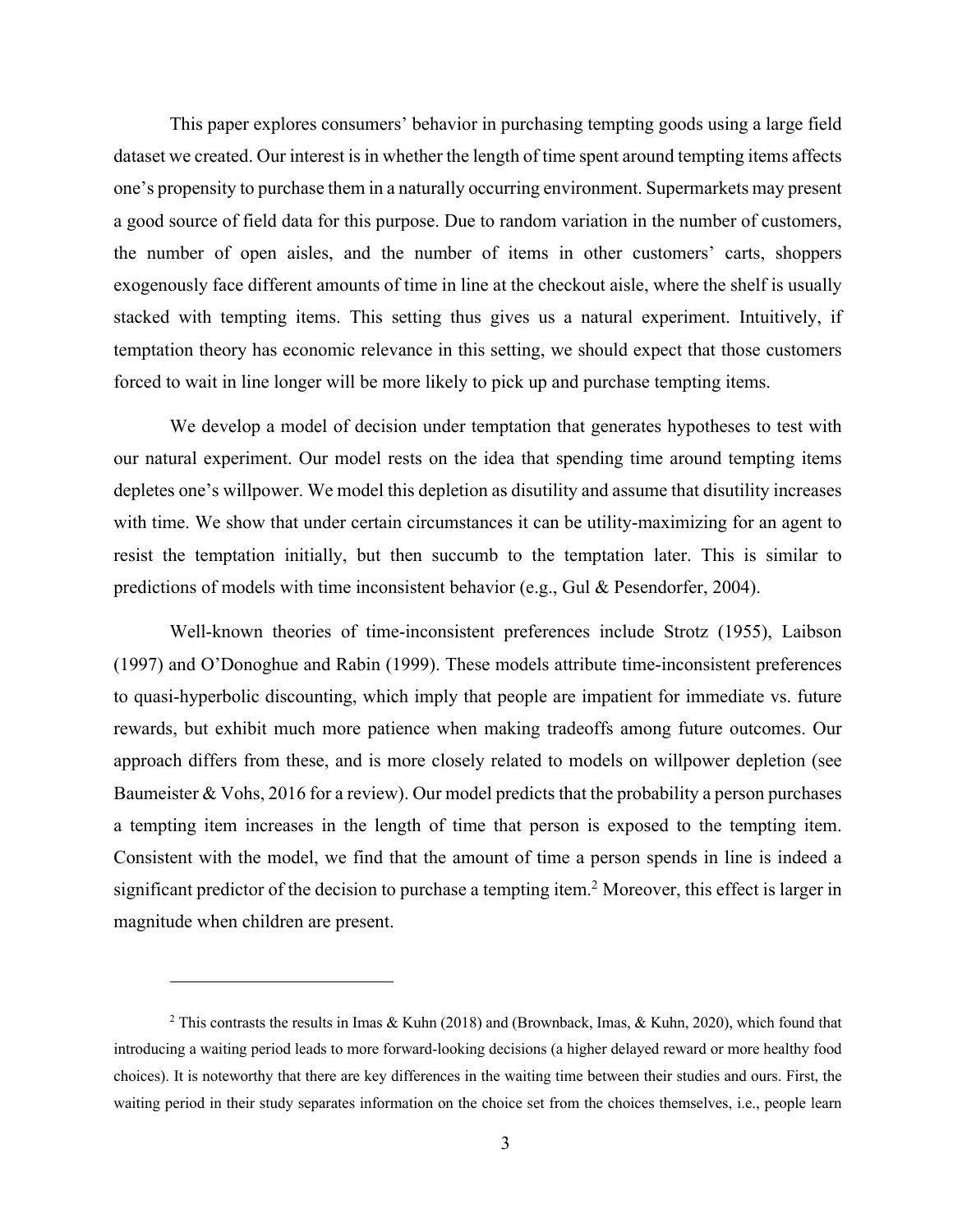Our results line-up well with the burgeoning multi-disciplinary literature on temptation and self-control. That self-control is a limited resource has been long advocated (see, e.g., Baumeister, Heatherton, & Tice, 1994). Subsequent empirical evidence (mostly experimental) further supports the idea that depletion of self-control or cognitive resources undermines performance in tasks requiring self-control (sometime named as ego-depletion or strength model in the literature, see e.g., (Wang, Rao, & Houser, 2017; or Hagger, Wood, Stiff, & Chatzisarantis, 2010 for a metaanalysis). Willpower depletion seems to impair economic productivity (Bucciol, Houser, & Piovesan, 2011, 2013; Burger, Charness, & Lynham, 2011), render people more susceptible to situational cues (Banker, Ainsworth, Baumeister, Ariely, & Vohs, 2017) and change consumer decision making (Shiv & Fedorikhin, 1999; Vohs & Faber, 2007).<sup>3</sup> The effect on subsequent activities might depend on the extent to which willpower is depleted (Palma, Segovia, Kassas, Ribera, & Hall, 2018).

Our work is also related to the theoretical attempts to model self-control as a resource used to resist temptation (Hoch & Loewenstein, 1991; Dholakia, 2000; Fudenberg & Levine, 2006, 2012; Ozdenoren, Salant, & Silverman, 2012). Our setting, however, does not allow for commitment. That is, if one foresees entering a long checkout line is likely to lead one to succumb to temptations, one could commit not to entering a long line by waiting for a short line, or shopping at less busy hours. While the impact of commitment on decisions under temptation has been extensively empirically and theoretically studied (Thaler & Shefrin, 1981; Gul & Pesendorfer, 2001, 2004; Noor, 2007, 2011; Ali, 2011; Kaur, Kremer, & Mullainathan, 2015; Noor & Takeoka,

about the choice sets in advance before the time of decision. This waiting period is meant to introduce deliberation. In contrast, the information on tempting items and the purchase decision are both simultaneously present in our setting. The waiting period is associated with willpower depletion to resist temptation. Second, the magnitude of waiting periods are substantially different. The waiting period in their study is typically hours or days while it is fractions of minutes to several minutes in ours.

<sup>&</sup>lt;sup>3</sup> See also studies examining the effect of willpower depletion on risk attitude (Friehe & Schildberg-Hörisch, 2017; Gerhardt, Schildberg-Hörisch, & Willrodt, 2017), framing effects (De Haan & Van Veldhuizen, 2015), intertemporal financial choice (Kuhn, Kuhn, & Villeval, 2017) and asset pricing (Kocher, Lucks, & Schindler, 2018).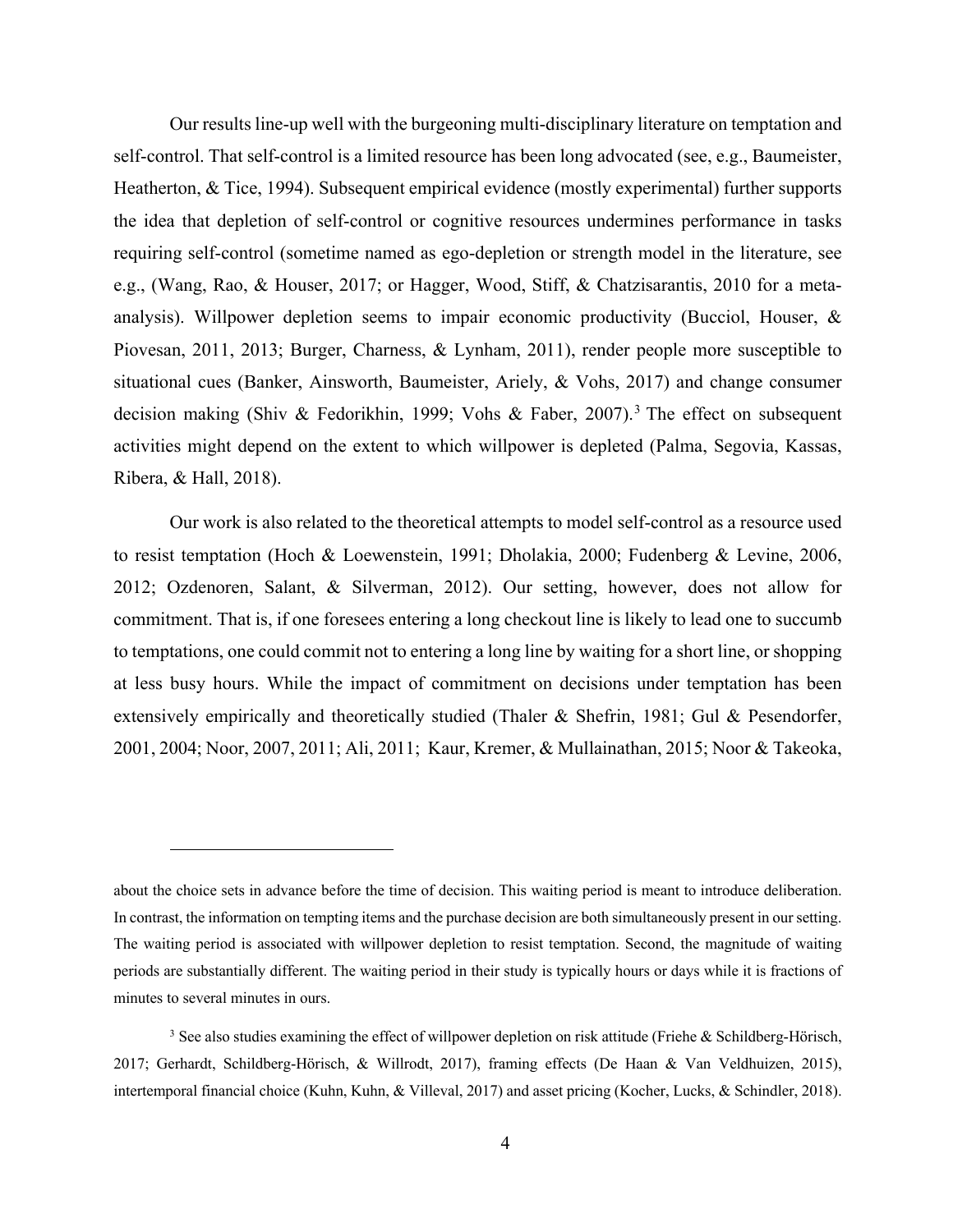2015; Houser, Schunk, Winter, & Xiao, 2018;Toussaert, 2018), we do not have data to enable its study in our setting.

Our paper contributes to the literature in the following ways. First, our methodology is novel. To the best of our knowledge, our paper is the first to provide empirical evidence on decisions under temptation by passively observing decisions made in a naturally occurring environment. Our passive approach sharply contrasts with almost all of the empirical literature on temptation and self-control, including those we review below, all of which draw on data from laboratory experiments.<sup>4</sup> While laboratory studies are valuable and have advanced scientific knowledge of decisions under temptation, the results are often mixed and consistent conclusions seem difficult to reach (Carter, Kofler, Forster, & Mccullough, 2015; Hagger et al., 2016). Some have suggested that this is due to confounds unavoidably introduced by self-control related tasks used in experiments on temptation and self-control (see especially Muraven, 2010) or the questionable validity of willpower depletion manipulations (Carter et al., 2015).

Using passive observation, we produced a dataset on decisions under temptation (over 2,800 observations) substantially larger than that produced by a typical lab experiment. We do not rely on any temptation or willpower depletion manipulations as the time spent in line provides the necessary variation, and serves as an alternative to the willpower depletion tasks used in the literature. Moreover, the naturally occurring decision environment in the field mitigates representativity concerns associated with convenience samples and scalability constraints tied to lab experiments (Harrison & List, 2004; List, 2011; Al-Ubaydli, List, & Suskind, 2017).

Among laboratory studies, Shiv & Fedorikhin (1999) and Vohs & Faber (2007) are of particular relevance to our paper. Shiv & Fedorikhin (1999) study how cognitive resource taxation

<sup>&</sup>lt;sup>4</sup> A handful of studies employ field experiments to examine the effect of mental resource depletion on judicial decisions (Danziger et al., 2011) and product customization decisions(Levav, Heitmann, Herrmann, & Iyengar, 2010). Though we share a similar data collection approach with those two studies, our study has a different focus: the role of self-control when making binary purchasing decisions under temptation. The one study of which we are aware that investigates self-control using field data (Hofmann, Baumeister, Förster, & Vohs, 2012) asks people to report their experience in resisting temptation as compared to passively observing decisions under temptation, which is the focus of our study.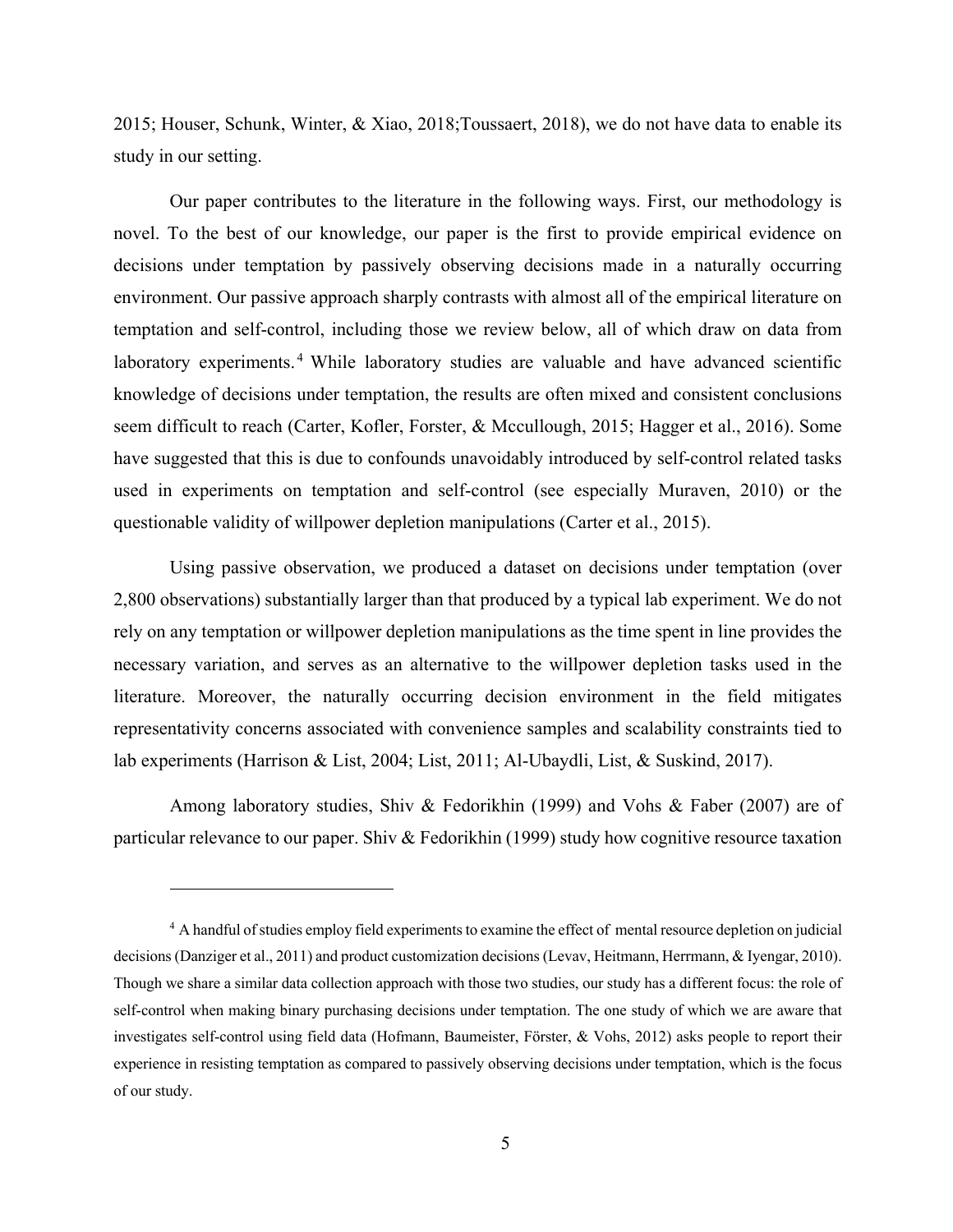affects consumers' choice between an affect-laden option (e.g., chocolate cake) and a cognitionladen option (e.g., fruit salad). They find that cognitive resource depletion makes people more likely to choose the affectively desirable alternative (chocolate cake). The finding is replicated in Shiv & Fedorikhin (2002). In addition, Shiv & Fedorikhin (2002) find that the decision time or the exposure to the stimulus also affects the decision. Vohs & Faber (2007) view the self-regulatory resource in a broader sense. They suggest that it is a general reservoir of resources shared by multiple domains and therefore goes beyond a cognitive resource. They find that self-regulatory resource depletion boosts impulse purchases in terms of willingness to pay and actual spending.

Shiv & Fedorikhin (1999) and Vohs & Faber (2007) both provide valuable insights in understanding willpower depletion and consumer decision making. Our findings square with theirs, yet our approach differs in important respects. We already noted the advantages of a much larger dataset and passive observations. In addition, the purchase decision in our study involves subjects using their own money rather than "windfall" money given by experimenters. It is documented in the literature that the so-called "house-money effect" can distort decisions. Such distortions have been found in gambling (Thaler & Johnson, 1990; Cárdenas, De Roux, Jaramillo, & Martinez, 2014), public goods contributions (Harrison, 2007), trust games (Houser & Xiao, 2015), trading in asset markets (Corgnet, Hernán-González, Kujal, & Porter, 2015) and charitable giving (Reinstein & Riener, 2012). Our study rules out any house-money effects, and is free from experimenter demand effects. Such effects emerge when participants' decisions are based not on their own preferences, but rather their perception of appropriate or expected behavior (Zizzo, 2010).

In addition, we contribute to the theory of decisions under temptation, particularly in impulse purchase decisions. Impulsive consumption is affected by cognitive evaluation (Shiv  $\&$ Fedorikhin, 1999; Dholakia, 2000; Vohs & Faber, 2007), the "activation of appetitive goals" (Shiv & Fedorikhin, 2002), the interaction between desire and willpower (Hoch & Loewenstein, 1991) and delays in the consumption decision (DeJarnette, 2018). We complement those findings by proposing a model which captures the utility of consuming a tempting item (the affective dimension) as well as the utility from resisting temptation (the cognitive dimension), and willpower depletion. Our model accommodates individual heterogeneity and predicts cases where consumers succumb to temptation immediately or resist temptations initially, only to succumb later, or to resist temptations entirely. Different from existing theories focusing on whether a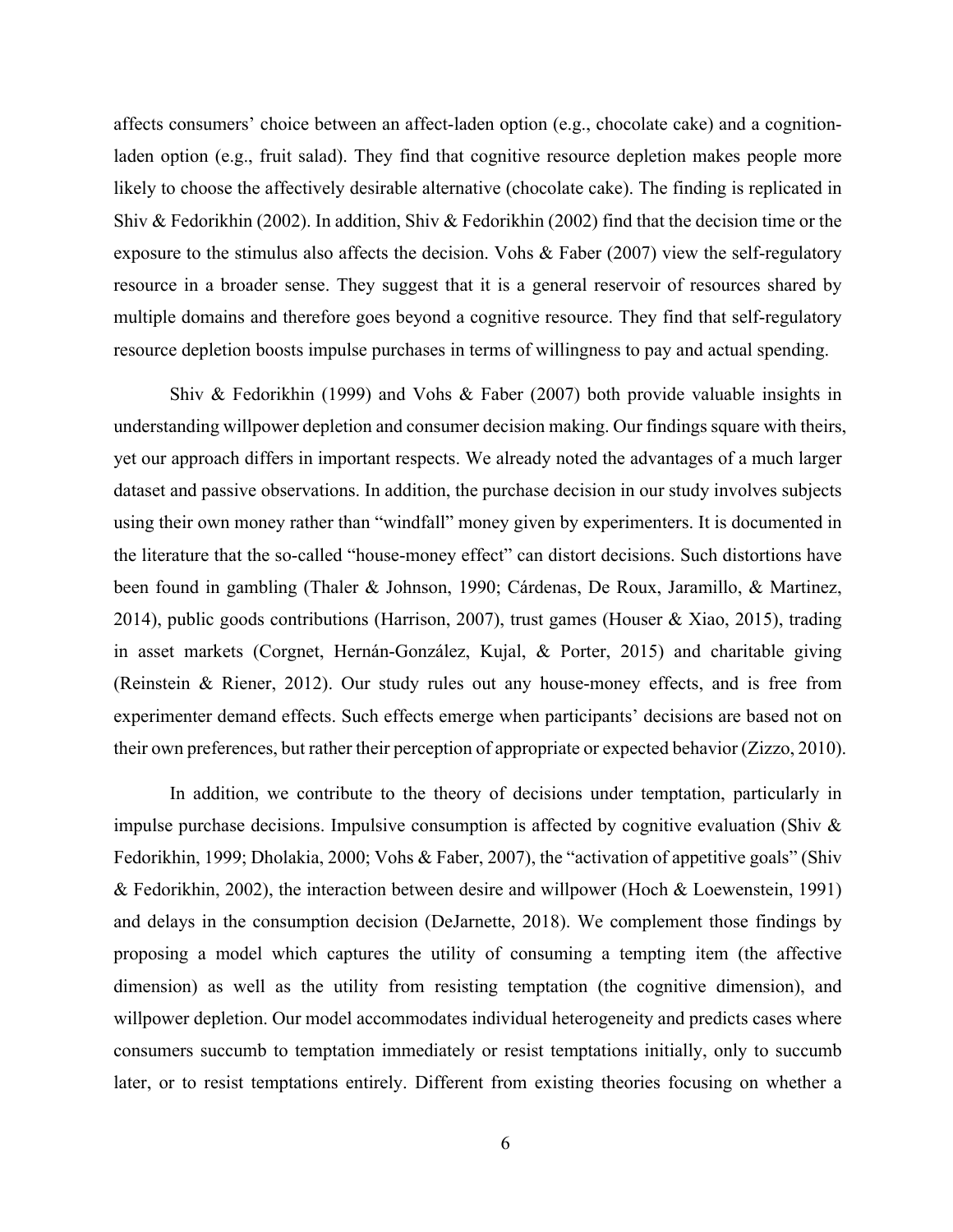certain alternative is chosen (Shiv & Fedorikhin, 1999, 2002) or whether impulsive buying emerges (Vohs & Faber, 2007), our model (like that of Houser et al, 2018) has an element of predicting consumers' delayed but ultimate consumption of tempting goods—the behavior which is our focus. Finally, our model is general enough to accommodate findings on impulse buying in the existing literature (Hoch & Loewenstein, 1991; Shiv & Fedorikhin, 2002; Vohs & Faber, 2007).

The remainder of the paper is organized as follows. Section 2 introduces our model of decision under temptation. Section 3 details the design and data collection procedure of the natural experiment. Section 4 discusses the results and Section 5 concludes.

#### **2. A Model of Decision Under Temptation**

There has been substantial recent theoretical progress in the theory of temptation and selfcontrol. Our focus is temptation within the context of individual decision problems (e.g., Gul  $\&$ Pesendorfer, 2001), as compared to temptation that might arise in strategic interactions (e.g., the temptation to free ride in a public good game: Ledyard, 1995; Chaudhuri, 2011). Of particular theoretical relevance to our paper is a contribution by Ozdenoren et al. (2012), which develops a model of will-power management that could in principle account for decision-switching behaviors such as observed in the marshmallow task.<sup>5</sup> In particular, in the presence of competing demands for limited willpower, Ozdenoren et al. (2012) model how an agent optimally allocates willpower across time and domains. Their insightful model could be applied in various contexts. We build on the work of Ozdenoren et al. (2012) in order to develop a simple model that provides insights into decisions under temptation in our specific context. Our model shares the spirit of Ozdenoren et al. (2012) in the sense that resisting tempting goods depletes willpower. Our model differs from theirs, however, in two important ways. First, Ozdenoren et al. (2012)'s model focuses on the endogenous allocation of willpower, that is, the agent takes into account the rate at which willpower depletes along different consumption paths; in this sense, willpower depletion is endogenous in their model. In contrast, our model assumes willpower depletion to be exogenous

<sup>&</sup>lt;sup>5</sup> Their model draws on arguments and experiment results detailed in a lengthy literature in economics, marketing and psychology (e.g., Hoch & Loewenstein, 1991; Muraven, Tice, & Baumeister, 1998; Shiv & Fedorikhin, 1999; Fudenberg & Levine, 2006; Vohs & Faber, 2007; Baumeister & Vohs, 2016).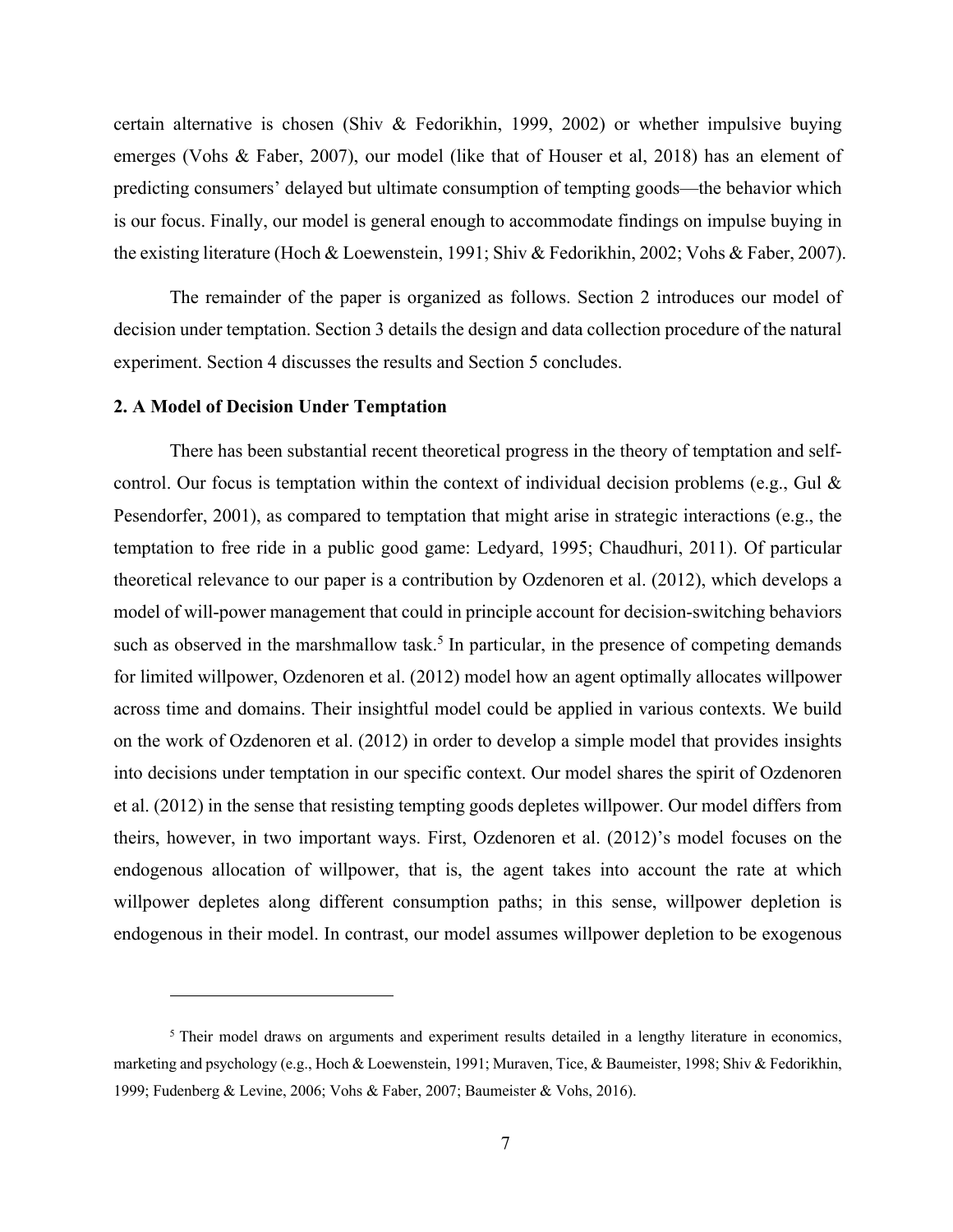and that the depletion depends on the duration of the exposure to tempting goods. Our focus is not on willpower management per se but rather on how exogenous willpower depletion impacts consumption. Second, their model allows agents to save willpower for subsequent activities that require self-control, and they assume that the agent foresees such needs. Our model focuses on only the current consumption decision. Subsequent activities and future needs for self-control are beyond the scope of our data and thus our analysis.

Our model is also closely related to the work of Houser et al. (2018). They report evidence that people generally give in or incur a cost to eliminate a tempting choice (a form of commitment) at the first chance when faced with continuous temptations. They employ a linear dual-self model to formulate predictions. Our model specification shares the spirit of Houser et al. (2018) in the sense that we also assume additive separability and adopt the simple linear framework. Just like a certain self-control cost specification justifies the delay in commitments in their setting, our approach to defining willpower depletion helps to explain the switching behavior in our setting.

Our model is as follows. An agent either consumes  $(d = 1)$  or does not consume  $(d = 0)$ a "tempting" item. For simplicity, we assume that all utility associated with consuming or not consuming the item occurs at the point when the item is no longer a target for consumption, either because the agent consumed it or because it is no longer immediately available to the agent (e.g., the customer reaches the front of the line and is ready to check out). Let  $U(1)$  and  $U(0)$  be the utility of consuming and not consuming the tempting goods, respectively. No-consumption generates utility as the agent might find herself better off in the long term without consuming the tempting goods. We define the cost of willpower  $W(t)$  as a function of the exposure duration to tempting items. There have been some attempts in the literature trying to quantify the cost of selfcontrol. For instance, the cost could depend on the relative magnitude of one's commitment ranking and temptation ranking of lotteries (Gul & Pesendorfer, 2001). The cost could be linear or convex (Fudenberg & Levine, 2006, 2012). Note that we do not specify the function form of  $W(t)$ to keep the model simple and general but we assume  $W(t)$  is increasing in t. The monotonically increasing feature echoes the message in the literature that willpower is a limited resource and that exercising willpower is costly.

An item is "tempting" to a consumer if her preferences for the item satisfy the following. First, the "no-consumption" ( $d = 0$ ) utility depends on the exposure duration according to  $U(0)$  –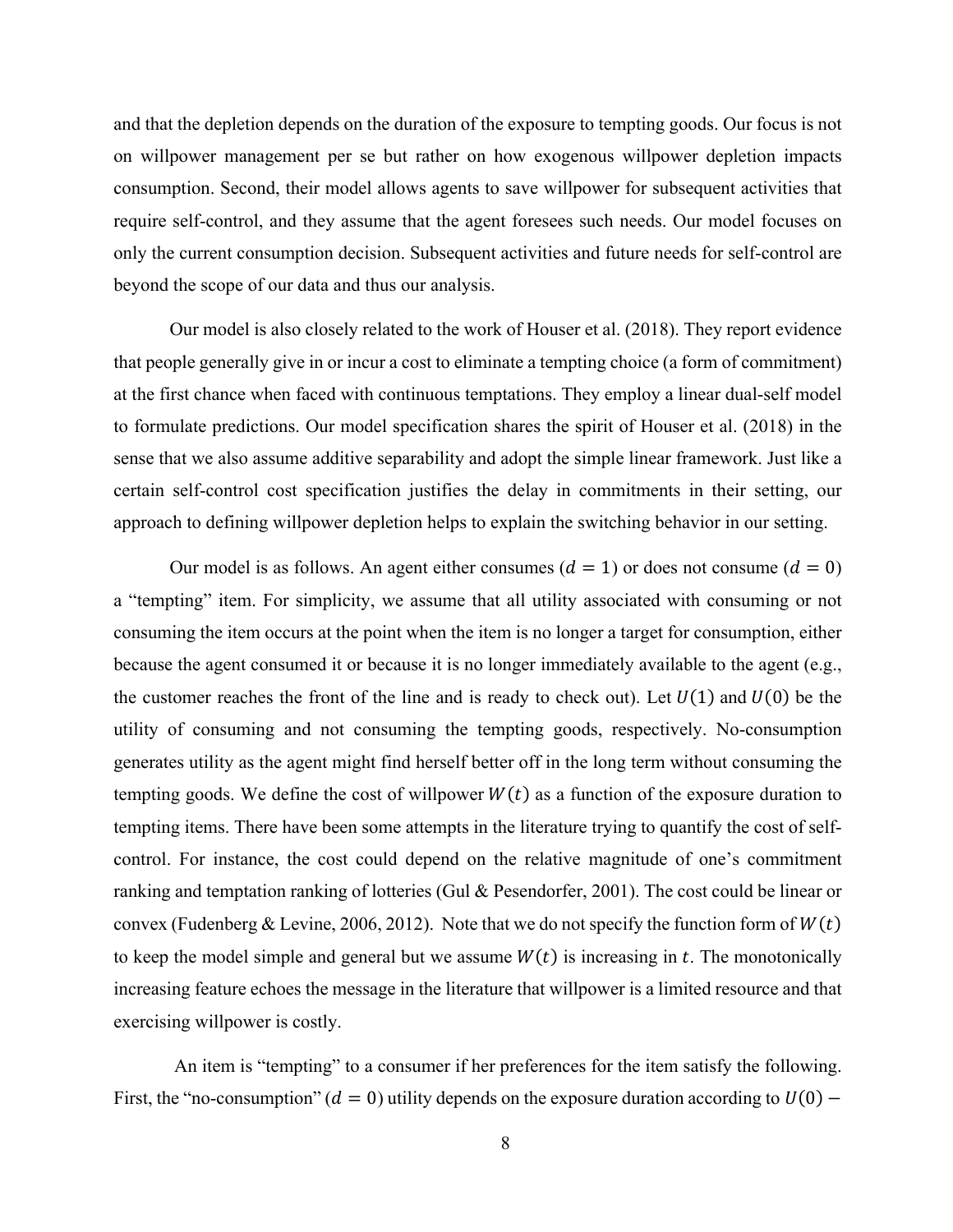$W(t)$ , where  $U(0)$  is a real scalar and  $W(t)$  (cost of depleted willpower) is real valued and monotonically increasing in  $t$ . Second, utility derived from consumption is a scalar  $U(1)$  that does not vary with exposure duration and that satisfies  $U(1) < U(0)$ . This model captures the simple intuition that the longer an agent is exposed to a tempting item the less satisfaction they feel in the ultimate decision not to consume it, while consuming it gives them the same pleasure regardless. Thus, when exposed to a tempting item for duration t, consumer j's preferences are:

$$
V(d = 0, t) = U(0) - W(t)
$$
\n(1)

$$
V(d=1,t)=U(1) \tag{2}
$$

The consumption decision  $d^*$  is  $d^* = 0$  if  $V(0,t) > V(1,t)$ , and  $d^* = 1$  otherwise.

Now, suppose there are two possible exposure durations, S(short) and L(long), so that  $W(S) \lt W(L)$ . Suppose also that a consumer knows whether she will be exposed to the tempting good for duration  $S$  or  $L$ . Three cases arise.

Case 1. 
$$
U(1) > [U(0) - W(S)] > [U(0) - W(L)].
$$
 (3)

In case 1 the agent consumes the tempting good immediately and obtains utility  $U(1)$ .<sup>6</sup> It could be because the agent values the consumption of such goods highly and/or the cost of any self-control is large.

Case 2. 
$$
[U(0) - W(S)] > [U(0) - W(L)] > U(1).
$$
 (4)

In case 2 the agent does not consume the tempting good and obtains utility  $U(0) - W(S)$ if the duration exposed to tempting items is short, and  $U(0) - W(L)$  if the duration is long. This is the case where the agent values no-consumption highly and/or the cost of self-control is relatively small.

Case 3. 
$$
[U(0) - W(S)] > U(1) > [U(0) - W(L)]
$$
 (5)

<sup>&</sup>lt;sup>6</sup> This does not necessarily imply that the actual consumption happens right away. Since exposure time does not affect the utility derived from consumption, the point of consumption is irrelevant to our model. Consuming the tempting item "immediately" in this context means the agent decides to purchase the tempting item without exercising self-control.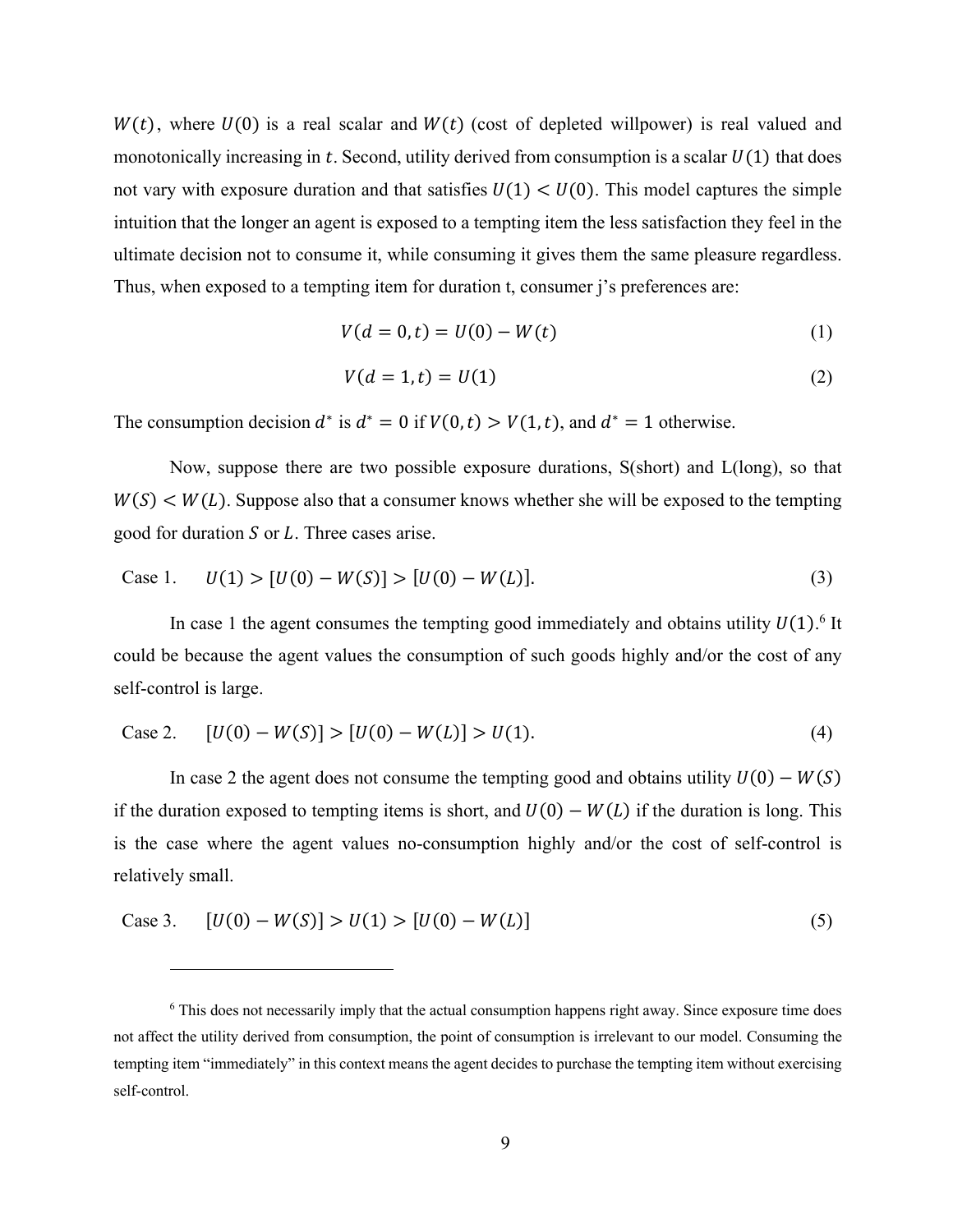In case 3 the agent consumes the tempting good immediately and obtains utility  $U(1)$  if the known duration is L, but does not consume the good and earns utility  $U(0) - W(S)$  if the duration is short. In other words, the consumption decision is dependent on the duration of the exposure to tempting goods.

Assuming individuals' heterogenous preferences are characterized by different cases, this simple model is sufficient to predict (i) the frequency of tempting purchases increases as exposure duration increases, and (ii) some people will not purchase tempting goods even with long exposure; (iii) some people will purchase tempting goods even with short exposure.

Moreover, if there is uncertainty regarding exposure duration then the model can also account for delay in consumption of tempting items. In particular, because the value of consumption is time-invariant, a person with Case 3 preferences will always wait to resolve whether the duration will be short prior to making their consumption (or no-consumption) decision. Consequently, an additional prediction of this model is that consumption decisions will not necessarily cluster near the end of total wait period but will occur at any point after the "short" length of time has passed.<sup>7</sup>

Our model takes the willpower depletion approach to explain time-inconsistent preferences. It views self-control as a costly exercise. This approach is shared by a number of theoretical contributions (e.g., Gul & Pesendorfer, 2001; Fudenberg & Levine, 2006; Ozdenoren et al., 2012). Besides willpower depletion being time-dependent, it is not impossible that the utility of consumption and no-consumption might be time-dependent as well. Being in proximity to tempting goods may increase one's desire to consume such goods, and longer exposure might enhance that desire. These ideas have been modeled by Hoch & Loewenstein (1991). They propose that exposure to a good not only makes people feel attached to the consumption of the good but also activate the feeling of deprivation from no-consumption. Such exposure shifts the reference

 $7$  The model is rich enough to make a large variety of predictions. For example, looking forward to our empirical analysis, we would expect children to experience more difficulty with self-control (Bucciol, et al, 2011), suggesting a larger  $W(S)$  and  $W(L)$  in shopping groups that include children. Consequently, we would expect groups with children to be more likely to succumb to temptation (in our case, purchase a tempting item).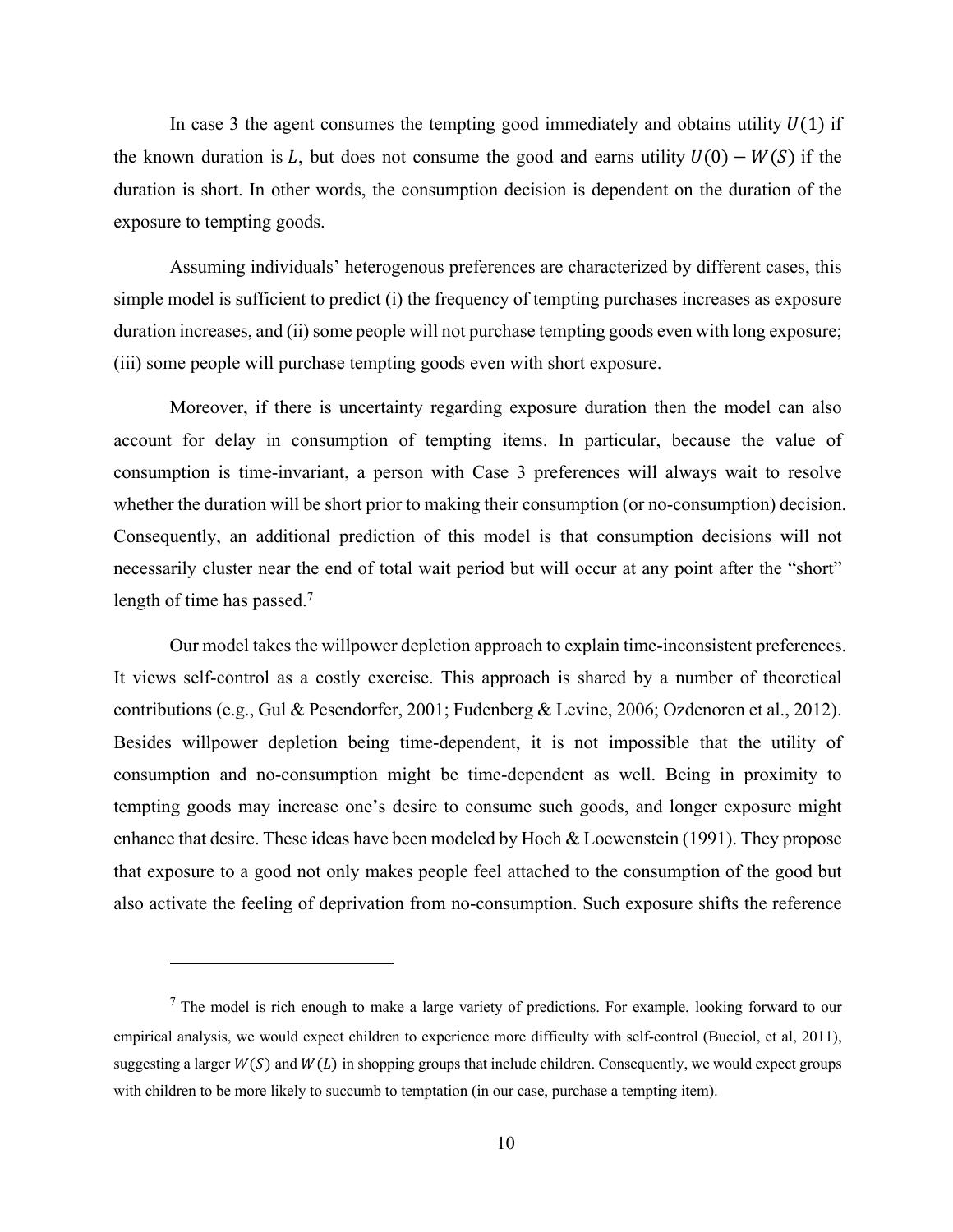point with regard to how people value consumption and non-consumption of a product, which results in time-inconsistent preferences. Since only the relative terms of utility and willpower depletion are of interest in our model, relaxing the assumption that utility is time-invariant does not change the model's prediction.

## **3. A Natural Experiment**

To test the predictions of our simple model of decision under temptation, we turned to the checkout aisles of local supermarkets. At the checkout aisle, "tempting items" such as magazines, candy bars, and gum have become an everyday part of our grocery experience.<sup>8</sup>

The data for this project were collected by undergraduate research assistants, who directly observed checkout aisles at three grocery stores. <sup>9</sup> First, 886 observations were made at an Albertsons, which is part of a national chain. This particular store is in a middle-income area. Later, we collected data from a Wild Oats, a more upscale chain store in a wealthier part of town, and from Grant-Stone Market, a local, independent grocery in a lower-income neighborhood.

Initially, a set of 1671 data points included: (1) the time that a customer entered a checkout line, (2) the time at which the customer reached the cashier, (3) whether the customer purchased a tempting item from the checkout aisle, (4) the customer's gender, and (5) whether the consumer

<sup>&</sup>lt;sup>8</sup> Because these tempting items are easily available, it is reasonable to assume that consumers generally have familiarity with those products and therefore do not need much time to investigate the product. One may argue people sometimes spend time to investigate the content of magazines before purchasing them. This is possible but it is unclear how this might impact the temptation to purchase.

<sup>9</sup> We tried to record as many observations as possible in the observation period. This does not imply that every customer in each observation period was recorded. Numbers of observations collected depended on the number of research assistants in the field, the number and location of the opening aisles at store and the number of customers in line. In situations where it was not possible to cover all opening aisles, research assistants were told to choose aisles randomly. The research assistants were located near the checkout line but they were far away enough so they could not be observed by the customers. They observed customers independently. Research assistants were told to record key information first (time in and out of the line, purchasing behavior, kid presence, gender, sometimes pick-up time of the tempting items, race and age guess) and then record other information (such as the things customers purchased, aisle number, etc.) to the greatest extent possible.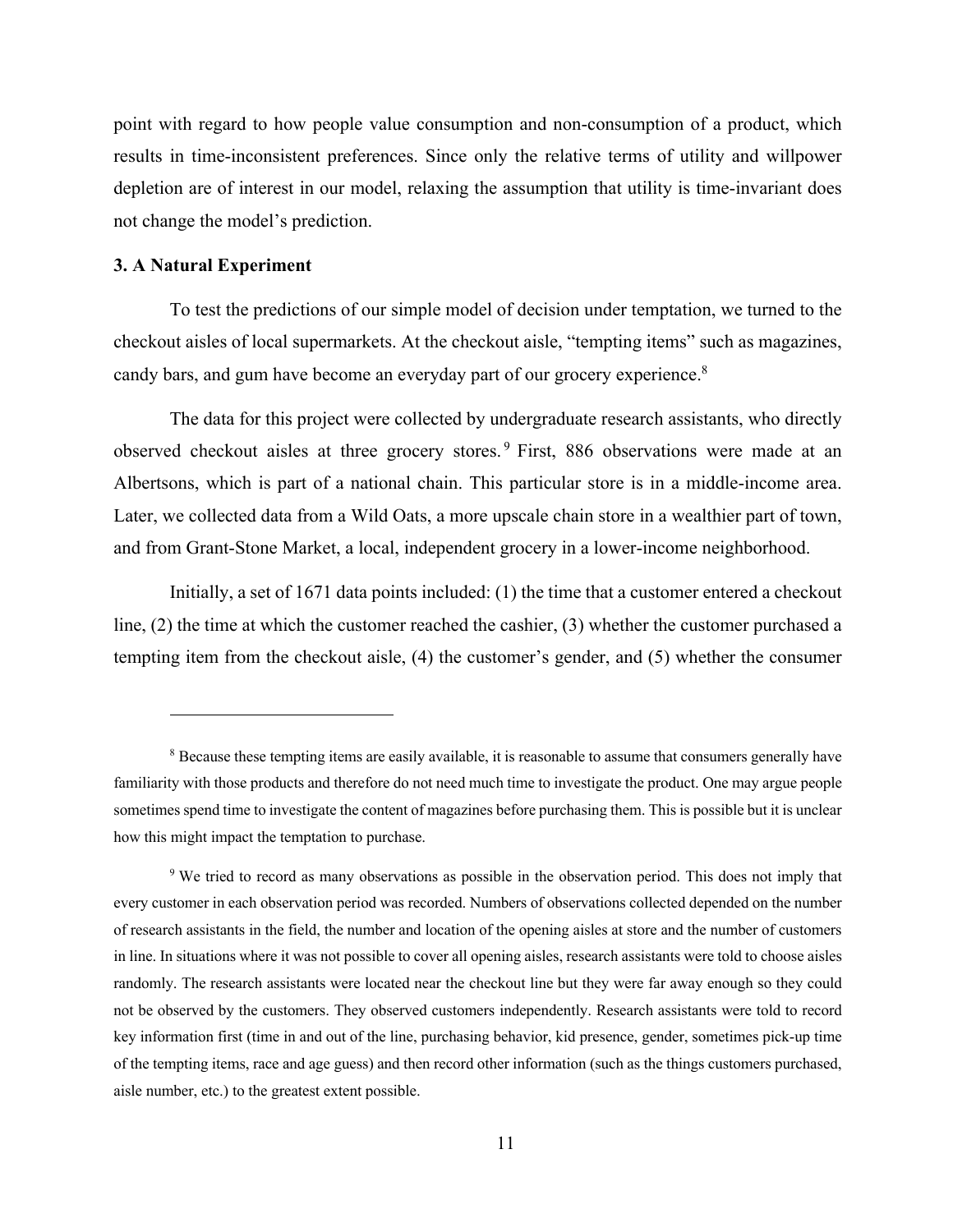had children with him or her. Later, 1156 additional observations were made, adding three more variables: (6) the approximate age of the customer, and (7) the elapsed time (if any) until the customer actually picked up a tempting item that he or she eventually purchased. We also made an effort to collect information on race. Our sample is overwhelmingly white (about 86%), with Hispanics, Asians and Blacks representing 7%, 4% and 3% of our sample, respectively. We have too few observations for reasonable inference regarding race effects on temptation, so we do not pursue a race analysis.

We gathered a total of 2827 independent observations concentrated mainly at an Albertson's store (72.2 percent), and more modest proportions from Wild Oats (15.0 percent) and Grant-Stone (12.8 percent). Observations were made on different days of the week (weekdays and weekends) and various times of the day (roughly in the 9am to 8pm range).<sup>10</sup>

Finally, note that the store determines which aisles will be open or closed. If the store chooses open aisles randomly, or if there are no systematic differences between open aisles and closed aisles in terms of tempting goods, then this poses no problem for our analysis. However, one might argue that stores make a systematic effort to keep aisles with tempting products open at all times, while aisles with less-tempting items might be open only in the busiest times. If so, this works against our ability to find relationships between amount of time spent in line and the purchase of tempting items. The reason is that busy times, with longer waits on average, would include more observations from aisles with fewer temptations. We unfortunately do not have the data necessary to determine how our stores managed aisle availability.

 $10$  One may argue that shoppers may self-select into busy or less busy times, which could leave waiting time endogenous. Though it is possible shopping at busy hours may result in longer waiting time, it is also true that stores tend to have more aisles open at busy times. The waiting time could still be random. We did not record the precise time of each observation, so we are unable to know how the waiting time varied by hours of the day. We do however, for a small subsample (N=886) at Albertson's, have coarse information on time of observation, including whether the observation was collected on the weekend or whether the observation was collected in late morning (9am-12pm)/early evening (5pm-8pm). We have conducted regressions adding those variables and their interactions with waiting time as controls, we did do not discover any significant effect. Adding these controls does not change our result that waiting time remains highly significant. These regression results are reported in the appendix.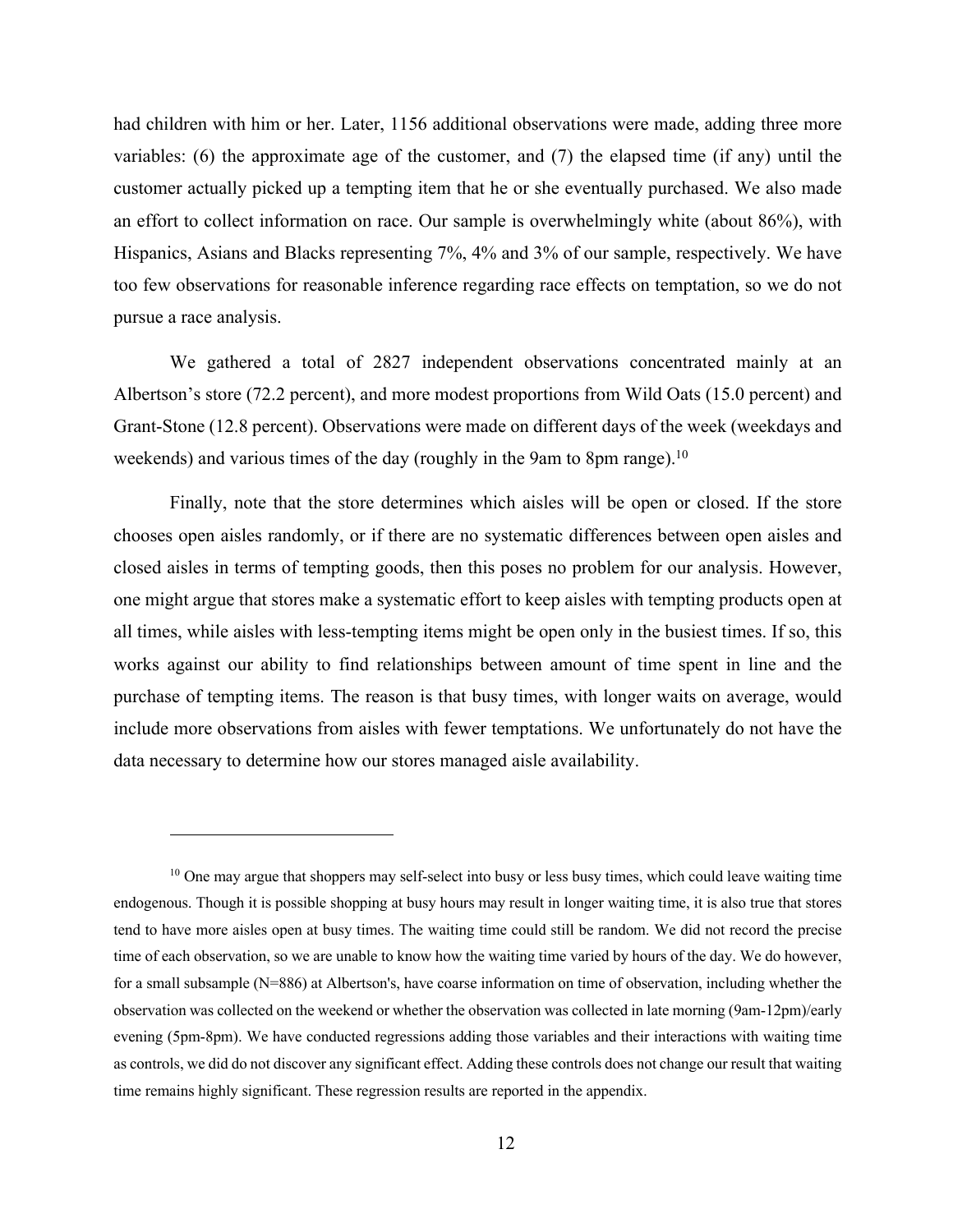## **4. Results**

#### 4.1. Descriptive Statistics

Overall, slightly more than half of the observed customers (56.0 percent) were female (see Table 1). (Note that when a mixed-gender group checked out together in a single transaction, we recorded an appropriate fraction for the gender variable; e.g. 0.5 for one man and one woman. This occurred in 262 of the 2827 observations.) We observed a higher proportion of females at Wild Oats (63.4 percent) and a lower proportion of females at Grant-Stone (40.1 percent), with Albertson's close to the group average (57.3 percent). We also observed that at each store the proportion of females purchasing tempting items was greater (9.4 percent overall) than the proportion of males who did so (6.4 percent overall).

## [Insert Table 1 here]

We observed children with 8.8 percent of the customers, and this ratio was reasonably consistent across the three stores (see Table 2). Children led to a much higher probability of a tempting purchase (46 out of 250, 18.4 percent) than the aggregate average (229 out of 2827, 8.1 percent). Nearly three quarters (74.8 percent) of the observations with children present occurred with a female customer, so we see already that the male/female difference in purchases of tempting items is likely attributable at least in part to the increased presence of children.

## [Insert Table 2 here]

For our purposes, the most interesting descriptive statistics concerns time in line, which are detailed in Table 3. Aggregating our data from all stores, time spent in line before reaching the cashier ranged from a mere 3 seconds to a whopping 18.5 minutes, with a mean of 3 minutes 56 seconds. Interestingly, no customer who spent less than 20 seconds in line purchased a tempting item. The average time in line among those who did purchase a tempting item is 4 minutes 57 seconds, a full minute longer than the group who did not purchase, and this difference is statistically significant ( $p < 0.01$ ). Table 3 also shows that this pattern holds true separately for each store, although statistical significance is lost at Wild Oats where we have relatively few purchase observations. Overall, Table 3 provides first evidence that customers who wait longer in line are more likely to purchase a tempting item, providing empirical support that temptation affects consumer decisions.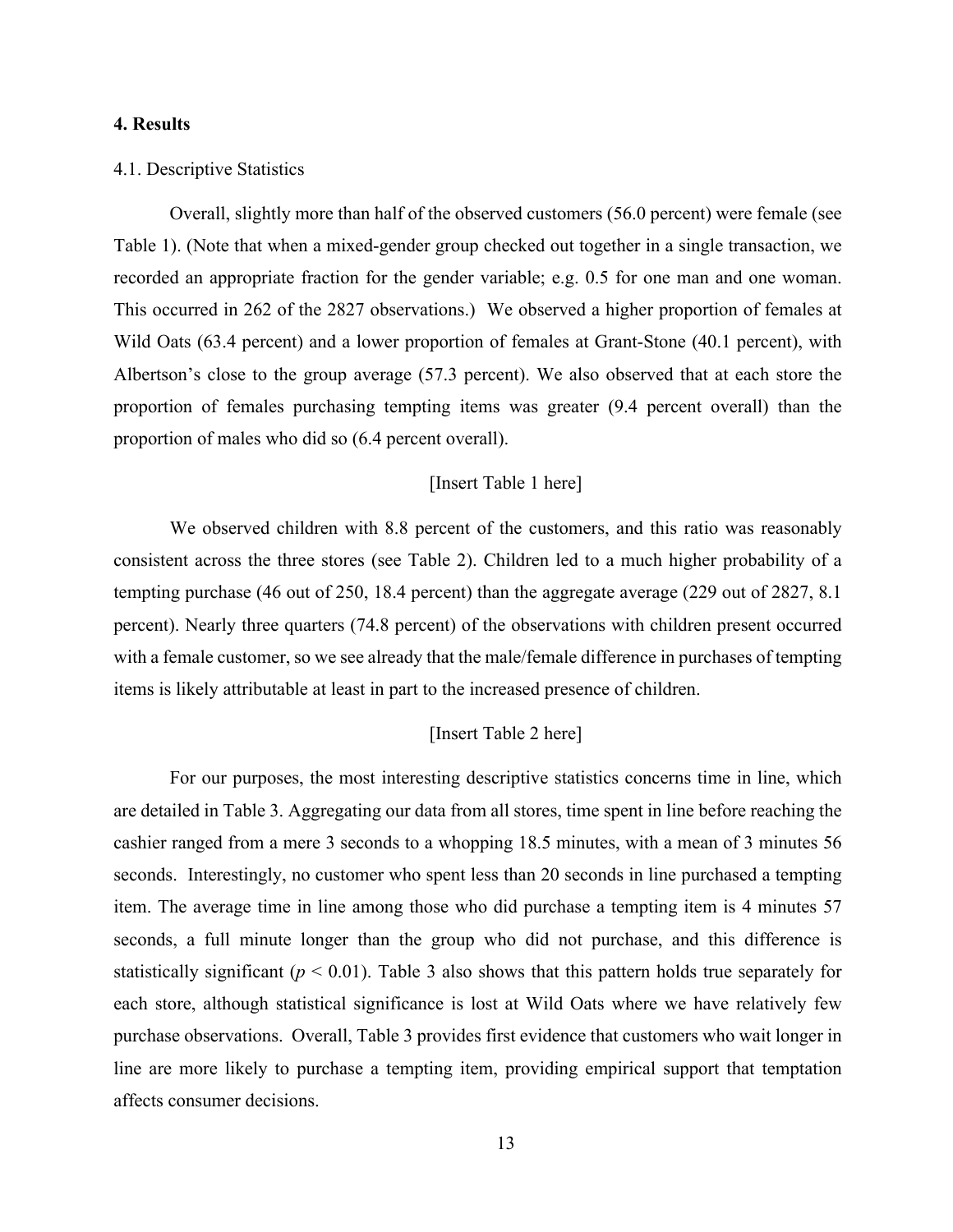#### [Insert Table 3 here]

A subset of the Albertson's data  $(N = 1156)$  included observations on age and elapsed time until tempting item pickup. We assigned customers to one of three approximate age categories: younger than 25 (14.53 percent), between 25 and 60 (69.20 percent), and older than 60 (16.26 percent). The younger and older groups exhibited somewhat higher proportions of purchases (6.0 percent and 4.3 percent respectively) than the middle group (3.8 percent). However, these differences are economically small, and statistically insignificant in pair-wise comparisons (twotailed t test, younger vs middle,  $p = 0.19$ ; younger vs older,  $p = 0.47$ ; middle vs older,  $p = 0.75$ ).

Lastly, for this latter subset of Albertsons data we measured the time elapsed from arrival in the checkout line until the pickup of a tempting item. This set contains only 48 purchases. Figure 1 shows the distribution of the elapsed time to pick up of tempting items and that of the total time in line. The elapsed times ranged from a minimum of 2 seconds to a maximum of 5 minutes 21 seconds, with a mean of 1 minute 34 seconds. An interesting feature of this chart is that it seems to suggest decision switching. People resisted temptations for some time before succumbing to them. It is consistent with the view that, like the children in the lab, people do not initially choose to purchase a tempting item, but eventually succumb to temptation and do so.

## [Insert Figure 1 here]

## 4.2. Analysis

When applied to our grocery store data, the main prediction of our simple model are that (i) frequencies of purchases of tempting items will increase with time in line and (ii) assuming there is uncertainty regarding time to be spent in line, the decision to purchase a tempting item will not be made upon entering the line, but with some delay.

The goal of our analysis is to investigate the validity of these predictions. To do this we conducted logit regressions that shed light on the impact of exposure duration on purchase decisions. Using probit or OLS regressions yields qualitatively similar results.

**Result 1:** *Total time spent in the checkout line is a significant predictor of a shopper's decision to purchase a tempting item.*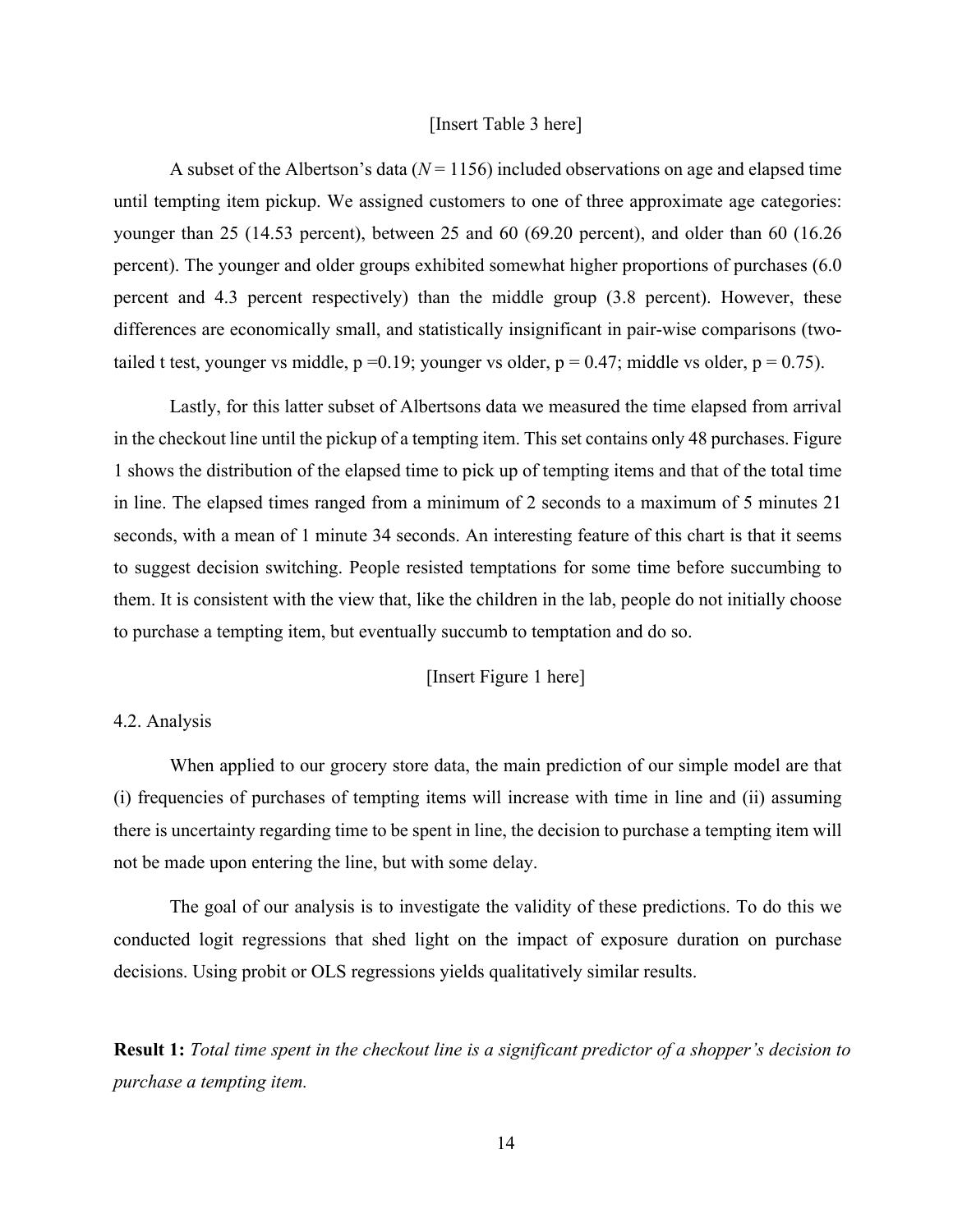Support for this derives from an analysis of our 2827 observations. The dependent variable is whether a tempting item was purchased, and the independent variables available to us are the duration of time in line (*Time*, in minutes), the sex of the consumer (*Female*, taking value 1 if female) and whether children were present (*Kids*, taking value 1 with children present). We also add interactions between *Female*, *Time* and *Kids*. Our findings are reported in Table 4, and strongly suggest that, after controlling for these factors, time spent in the checkout line is significantly positively related to purchases. The logit coefficient on time is 0.179, which implies one additional minute in line increases the ratio of the probability of a purchase over that of a no-purchase by roughly 19.6%.

## [Insert Table 4 here]

We explored the robustness of Result 1 in a variety of ways. First, Table 4 reports a logit analysis adding store dummies for Wild Oats and Grant-Stone Market. The dummy for the former is insignificant while that for the latter indicates positive significance. Importantly, time in line remains a significant predictor.

We also analyzed the subset of data  $(N=1156$  at Albertson) that contained observations on age. We conducted regressions with dummies for age and their interactions terms for each with time, as well as without those dummies. In all cases total time in line is highly significant.

Thus, this result provides empirical support for models of willpower depletion such as those mentioned in Section 2. 11

<sup>&</sup>lt;sup>11</sup> In addition to including time linearly in the regression, we have also explored potential non-linearity between time and the dependent variable. We thank an anonymous reviewer for this suggestion. We conducted the same regressions with the added time squared term. Time remains highly significant. The time squared term is marginally negatively significant, suggesting a potential concave relationship. This finding echoes prior work on the non-linearity of self-control costs (Gul & Pesendorfer, 2001; Fudenberg & Levine, 2006, 2012; Houser et al., 2018). A promising direction for future research is to explore the shape of the time effect on willpower depletion and on tempting item purchase decisions.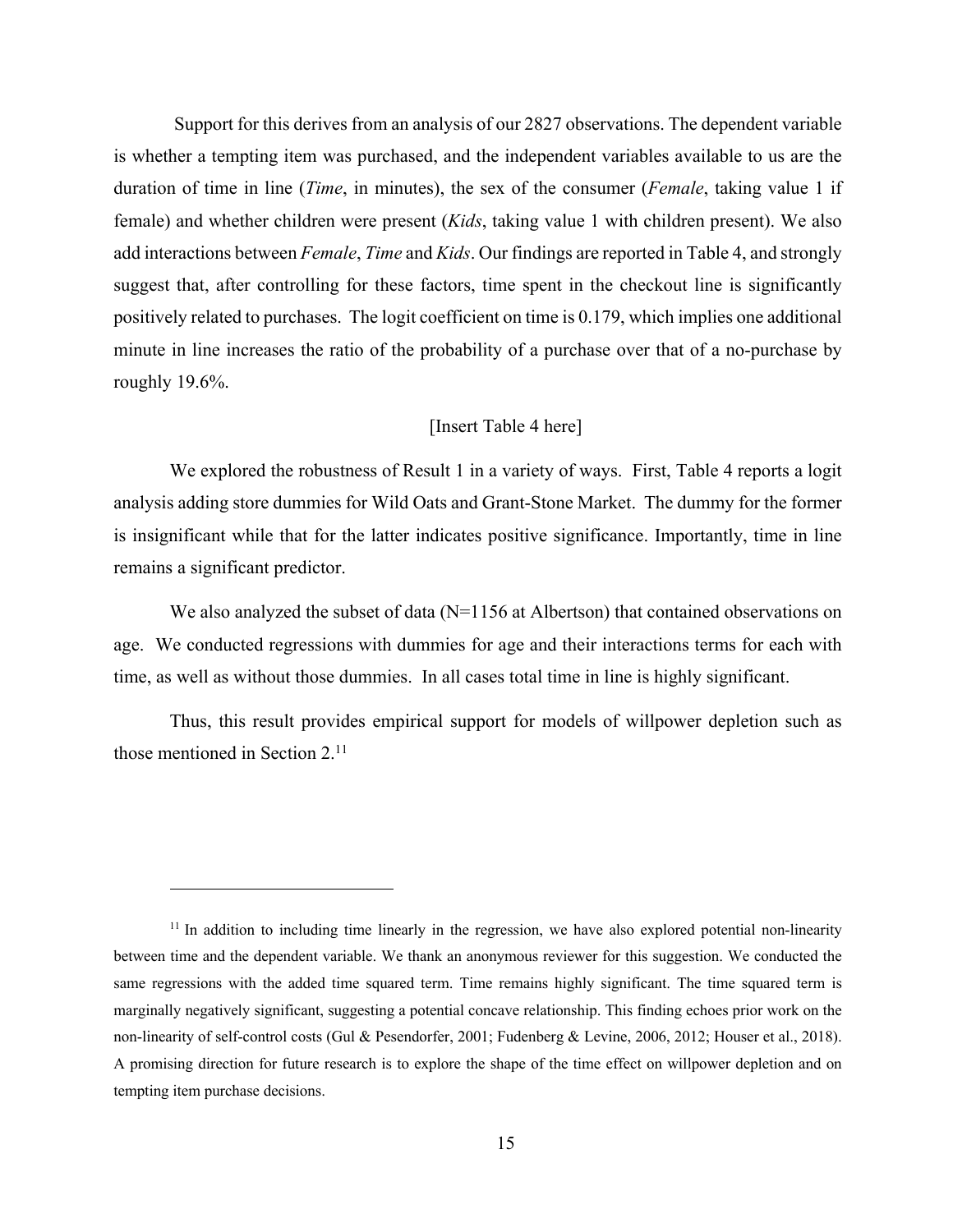**Result 2:** *The presence of children significantly increases the likelihood of purchasing a tempting item.*

Table 4 shows that the presence of children is also a significant predictor of purchase decisions. An explanation for this is that children are more impatient than adults, as well as capable in the art of persuasion. Alternatively, keeping children in line may deplete adults' willpower more quickly, leading one to succumb to temptation more easily. Moreover, the different rates of purchases between men and women detailed in the descriptive statistics seem entirely attributable to the fact that women were more likely than men to shop with children. In particular, after controlling for the presence of children the gender dummy becomes statistically insignificant. Finally, note that this result is robust to the various alternative specifications described in the discussion of Result 1.

It is noteworthy that time remains highly significant after kids' presence is controlled. This suggests that Result 1 is not just driven by kids' presence. Waiting time in line is a strong and robust driver of tempting purchases.

## **Result 3:** *The decision to purchase a tempting item is generally made with delay.*

We support this result using observations in our Albertsons data that include elapsed time until item pick up. As shown in Figure 1, the majority of purchases happen after some waiting time in line. The modal waiting time before pickup of tempting items is between 40 seconds and 1 minute. Switching behavior on average occurs after 41.7% of total time in line elapses. Thus, purchases are frequently made with delay. This is consistent with the willpower depletion model reported in section 2 above.

## **5. Conclusion**

Drawing from a long multi-disciplinary literature, we developed a simple model of decision under temptation. The key implication of our model, like other models in this area, is that one is more likely to purchase a tempting item if one is exposed to it for a longer period of time. We took advantage of a natural experiment to test this prediction. Our approach involved building a dataset based on passive observation of consumer decisions under temptation. Inferences based on passive observation avoids experimenter demand effects and other confounds that some have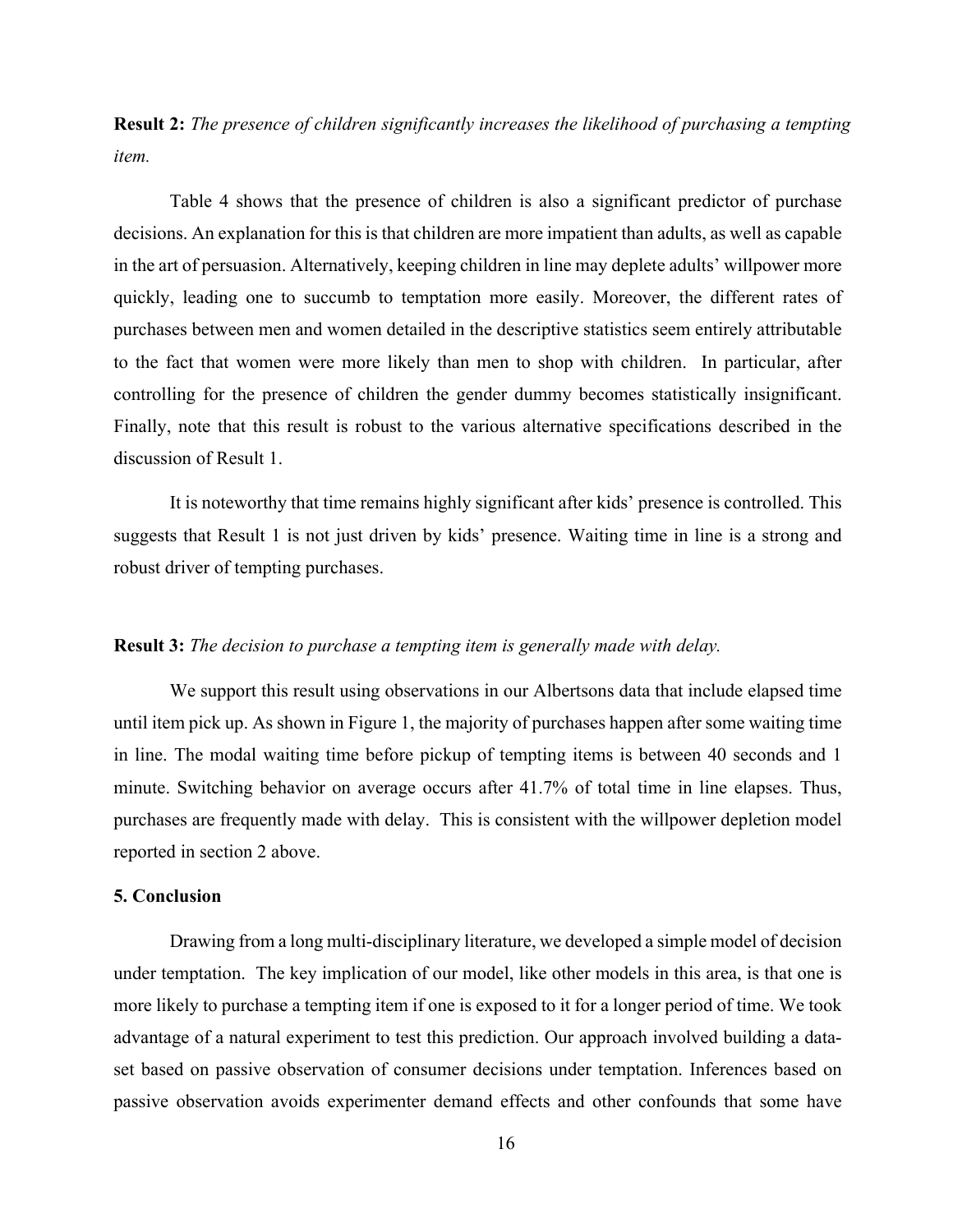suggested are responsible for inconclusive findings in the empirical literature on temptation and self-control (Muraven, 2010).

We created a dataset including over 2,800 observations on purchase decisions at grocery store checkout aisles, and found that time in line significantly increases the probability of purchasing a tempting item. This effect is both statistically and economically significant. For example, we found that waiting in line 25 percent longer, five instead of four minutes, increases the probability of purchase over that of no-purchase by roughly 19.6%. Moreover, we found that, for any fixed duration of time in line, the presence of children increases the chance of purchasing a tempting item. This is consistent with the view that children "succumb" to temptation more quickly than adults (and are experts at persuading adults to buy the tempting product they want!). Alternatively, it could be that the presence of children depletes accompanying adults' willpower more quickly and thus makes them more susceptible to temptations.

Our finding that exposure duration matters is both intuitive and consistent with theory. We were surprised, however, by the magnitude of this effect. Even small changes in duration can have a substantial impact on purchase probabilities, and this finding seems to have important practical implications for the design of many markets. The importance of small increases in exposure duration provides an explanation for the perceived value of repeating the same advertisement to the same people over short periods of time.

Moreover, our field study benefits from large variation in exposure time (from 3 seconds to 18.5 minutes) and our findings in this regard may provide useful information for the design of lab experiments involving self-control manipulation tasks. In particular, our results show that no customer who spent less than 20 seconds in line purchased a tempting item, which suggests a short exposure to the tempting stimulus might have only limited impact on the depletion of self-control resources. It is possible that different exposure times used in laboratory manipulations might contribute to the mixed results found in the existing experimental literature on ego-depletion.<sup>12</sup>

The dataset we developed offers novel empirical content to the notion that "willpower" is depleted when a person is in the presence of a tempting opportunity. It is this intuition that

<sup>&</sup>lt;sup>12</sup> We thank an anonymous reviewer for pointing this out.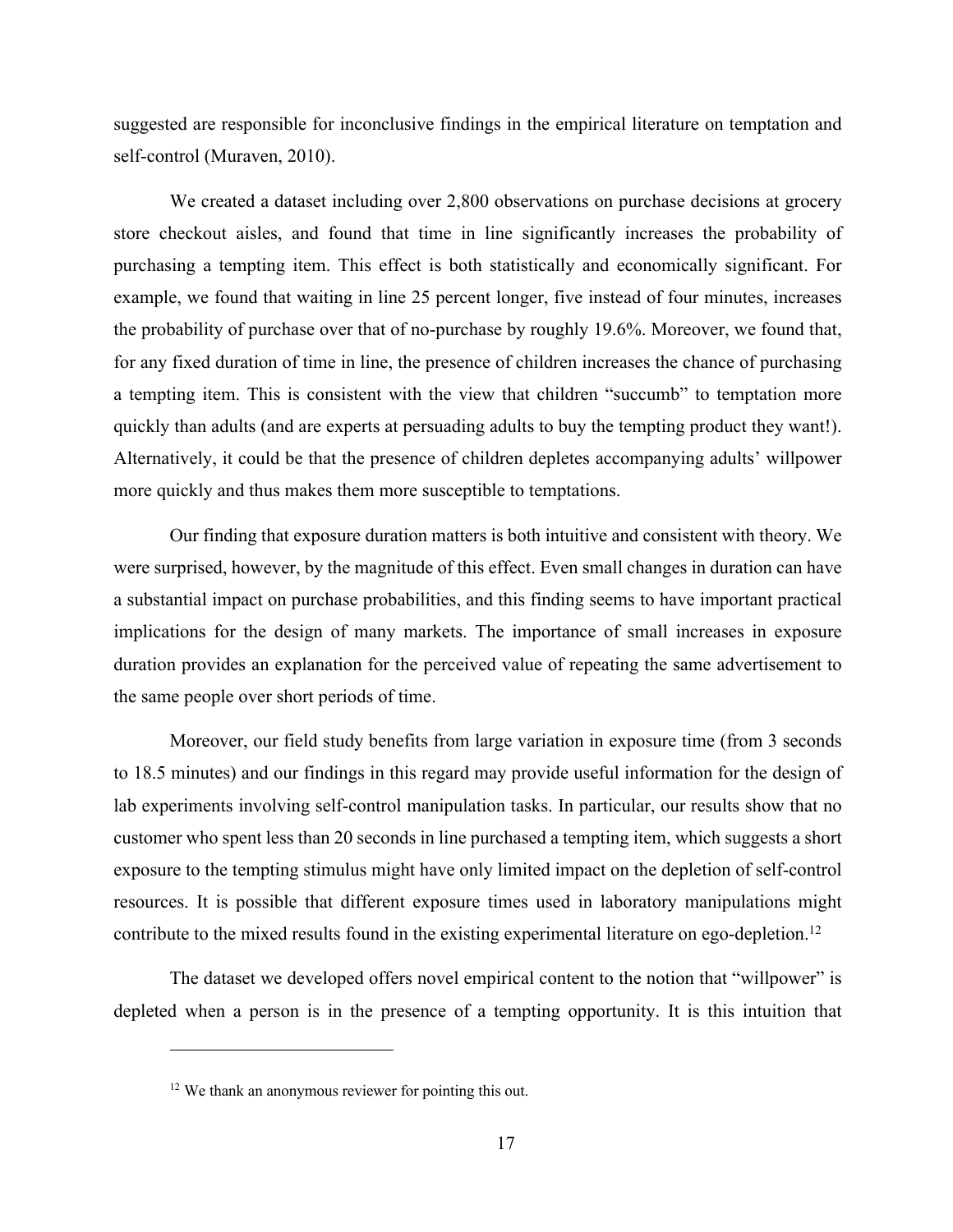underlies a psychology literature dating to Abelson (1963), as well as more recent sophisticated theory on this topic (e.g., Fudenberg & Levine, 2006, 2012; Noor 2007, 2011; Ozdenoren et al., 2012). Future research might profitably address commitment strategies people use to avoid willpower depletion in tempting situations, especially those that, like standing in checkout lines, are largely unavoidable and yet entail substantial economic significance.

Our conclusions were limited by our data. For instance, we do not have information on individual characteristics such as patience, employment status or working hours conditions due to the nature of our data collection process. We cannot speak to whether those characteristics vary across different times of day and days of the week. We also only have limited information on the timing of the collection for a subsample from a single store location. Lacking precise collection time and aisle numbers for each observation also prevents us from exploring some potential avenues to explain our results, which we elaborate next as directions for future research.

First, it would be interesting to control for a shopper's expected waiting time in line. One could calculate this as the average waiting time in the hour before and after his/her shopping time, excluding his/her immediate shopping time window, say 20 mins. Another way to capture the effect of exogenous waiting time is to study purchases decision with unexpected waiting time. A clear separation of the endogenous selection effect and the exogenous waiting time may lead to important findings and stimulate additional theory on this topic.<sup>13</sup>

Second, one could investigate whether waiting time has heterogenous effects on purchase decisions across different hours of the day. People might be more susceptible to temptation when they are hungry (before meals) and when they are tired (at the end of the day). Using passively observed field data, Danziger, Levav, & Avnaim-Pesso (2011) find that the fraction of favorable court rulings gradually decreases from around 65% to almost zero between food breaks but restores back to 65% after the food break. They attribute their findings to mental depletion. It would be

<sup>&</sup>lt;sup>13</sup> we thank an anonymous reviewer for this suggestion.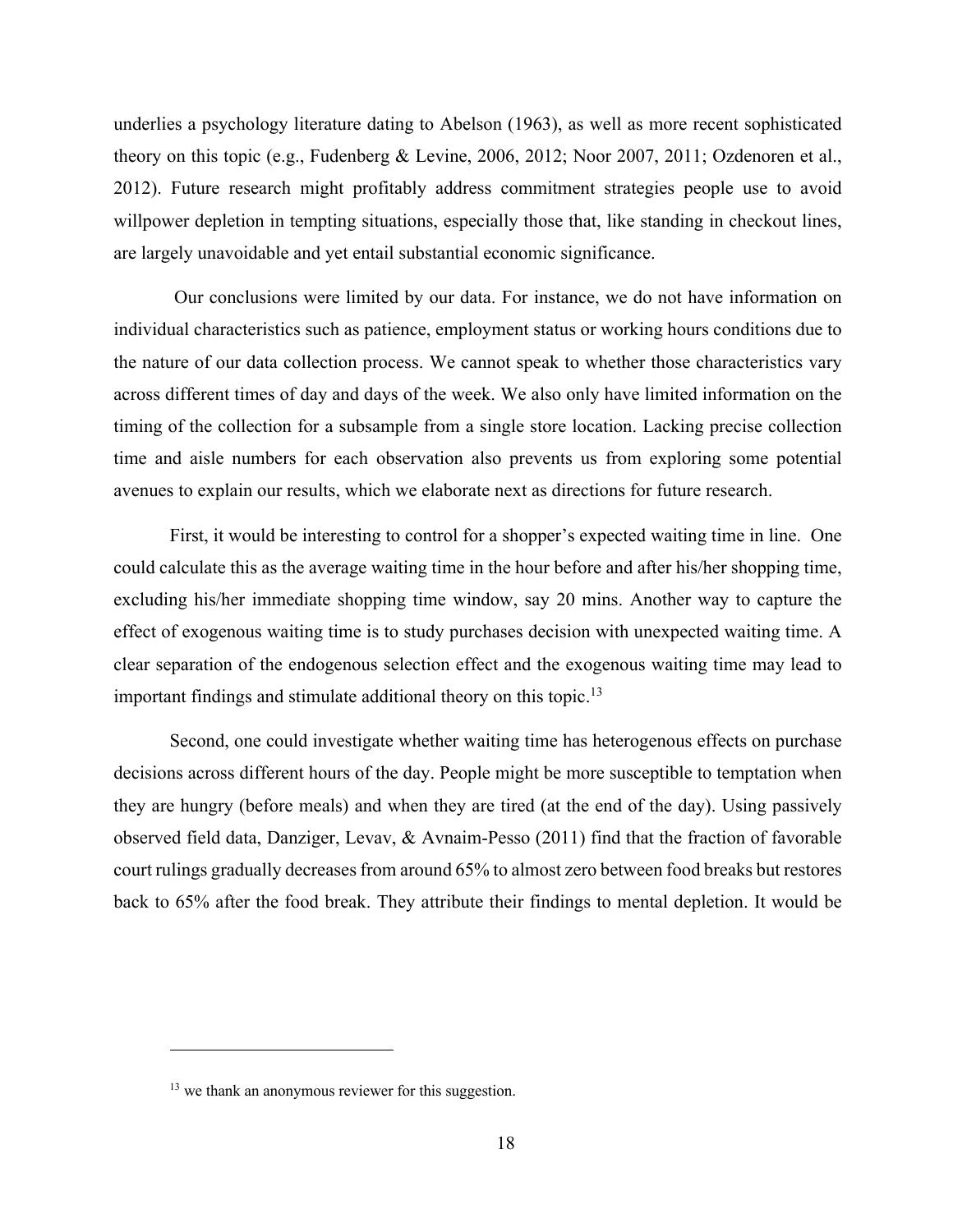intriguing to explore whether shopping at hours when one is likely to have less willpower naturally affects one's tempting item purchase decisions.<sup>14</sup>

Third, social preferences may play a role in purchase decisions. Longer waiting times may also mean there is a higher probability that customers see other people in front of them purchasing tempting items, which could affect their own purchasing behavior. Our data indicate that no customer who spent less than 20 seconds in line purchased a tempting item. Perhaps when waiting time is short one is less likely to observe other people purchase tempting items.<sup>15</sup>

<sup>&</sup>lt;sup>14</sup> we thank an anonymous reviewer for this suggestion.

<sup>&</sup>lt;sup>15</sup> we thank an anonymous reviewer for this suggestion.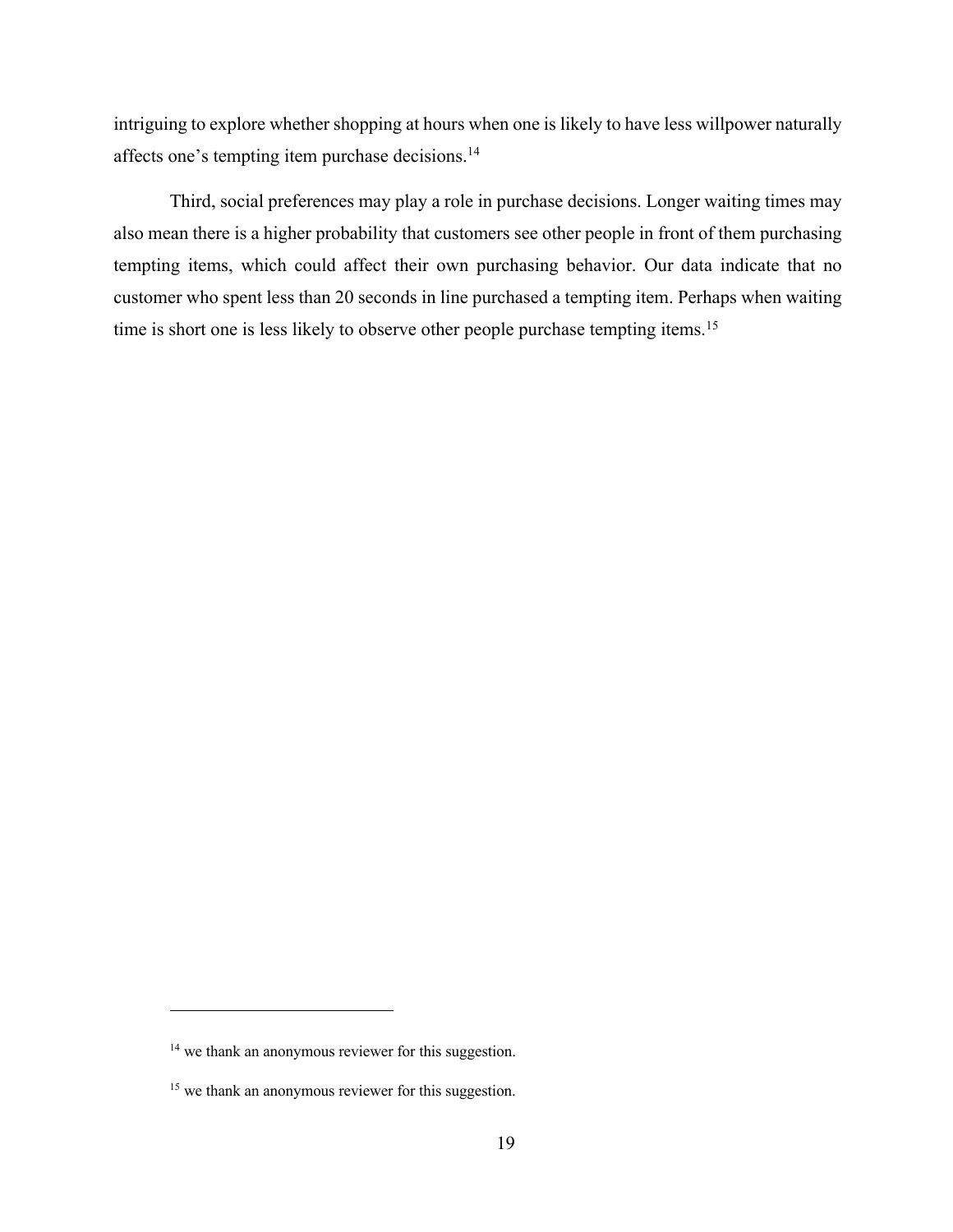## **Tables and Figures**

|                | Albertson's |                  | <b>Wild Oats</b> |                  | <b>Grant-Stone</b> |                  | Aggregate |                  |
|----------------|-------------|------------------|------------------|------------------|--------------------|------------------|-----------|------------------|
|                | Total       | <b>Purchases</b> | Total            | <b>Purchases</b> | Total              | <b>Purchases</b> | Total     | <b>Purchases</b> |
| <b>Males</b>   | 872.67      | 53               | 55ء              | 6.5              | 216.83             | 20               | 1244.5    | 79.5             |
| <b>Females</b> | 169.33      | 14               | 268              | 14.5             | 145.17             | 21               | 582.5     | 149.5            |
| Total          | 2042        | 167              | 423              | 21               | 362                | 41               | 2827      | 229              |

## **Table 1. Distribution of Sex and Purchases by Store (N = 2827)**

Notes: Purchases refer to tempting purchases. Groups of customers of mixed gender were treated as an appropriately proportioned fractional sex observation.

|  | Table 2. Distribution of Kid Observations and Purchases by Store ( $N = 2827$ ) |  |  |  |  |
|--|---------------------------------------------------------------------------------|--|--|--|--|
|--|---------------------------------------------------------------------------------|--|--|--|--|

|                     | Albertson's     |                  | <b>Wild Oats</b> |                  | <b>Grant-Stone</b> |                  | Aggregate |                  |
|---------------------|-----------------|------------------|------------------|------------------|--------------------|------------------|-----------|------------------|
|                     | Total           | <b>Purchases</b> | Total            | <b>Purchases</b> | <b>Total</b>       | <b>Purchases</b> | Total     | <b>Purchases</b> |
| <b>With Males</b>   | 52              |                  |                  |                  |                    | 2.5              | 63        | -8.5             |
| <b>With Females</b> | $\overline{41}$ | 27               | 24               | 4                | 22                 | 6.5              | 187       | 37.5             |
| Overall             | 93              | 33               | 28               | 4                | 29                 |                  | 250       | 46               |

Notes: Purchases refer to tempting purchases. Groups of customers of mixed gender were treated as an appropriately proportioned fractional sex observation.

**Table 3. Descriptive Statistics of Time in Line (mm:ss) (N = 2827)**

|                         | Albertson's       |             |                 | <b>Wild Oats</b> |                 | <b>Grant-Stone</b> |                 | <b>Aggregate</b> |  |
|-------------------------|-------------------|-------------|-----------------|------------------|-----------------|--------------------|-----------------|------------------|--|
|                         | Given No<br>Given |             | Given           | <b>Given No</b>  | Given           | Given No           | Given           | <b>Given No</b>  |  |
|                         | <b>Purchase</b>   | Purchase    | <b>Purchase</b> | Purchase         | <b>Purchase</b> | Purchase           | <b>Purchase</b> | <b>Purchase</b>  |  |
| <b>Min Time</b>         | 0:29              | 0:03        | 0:26            | 0:30             | 0:21            | 0:09               | 0:21            | 0:03             |  |
| <b>Max Time</b>         | 14:03             | 18:35       | 7:20            | 16:24            | 6:45            | 12:42              | 14:03           | 18:35            |  |
| <b>Mean Time</b>        | 5:40              | 4:22        | 2:44            | 2:28             | 3:10            | 2:33               | 4:57            | 3:51             |  |
| <b>Std Dev</b>          | 2:32              | 2:20        | 1:40            | 1:27             | 1:31            | 1:48               | 2:36            | 2:19             |  |
| Difference <sup>‡</sup> | 1:18              | $(6.81***)$ | 0:16            | (0.83)           | 0:37            | $(2.09**)$         | :06             | $(6.81***)$      |  |

Notes: Purchases refer to tempting purchases.

‡ Difference in mean of time in line given purchase and mean of time in line given no purchase (t-statistics for the test of equality of means appear in parentheses).

\*\* significant at the 5% level

\*\*\* significant at the 1% level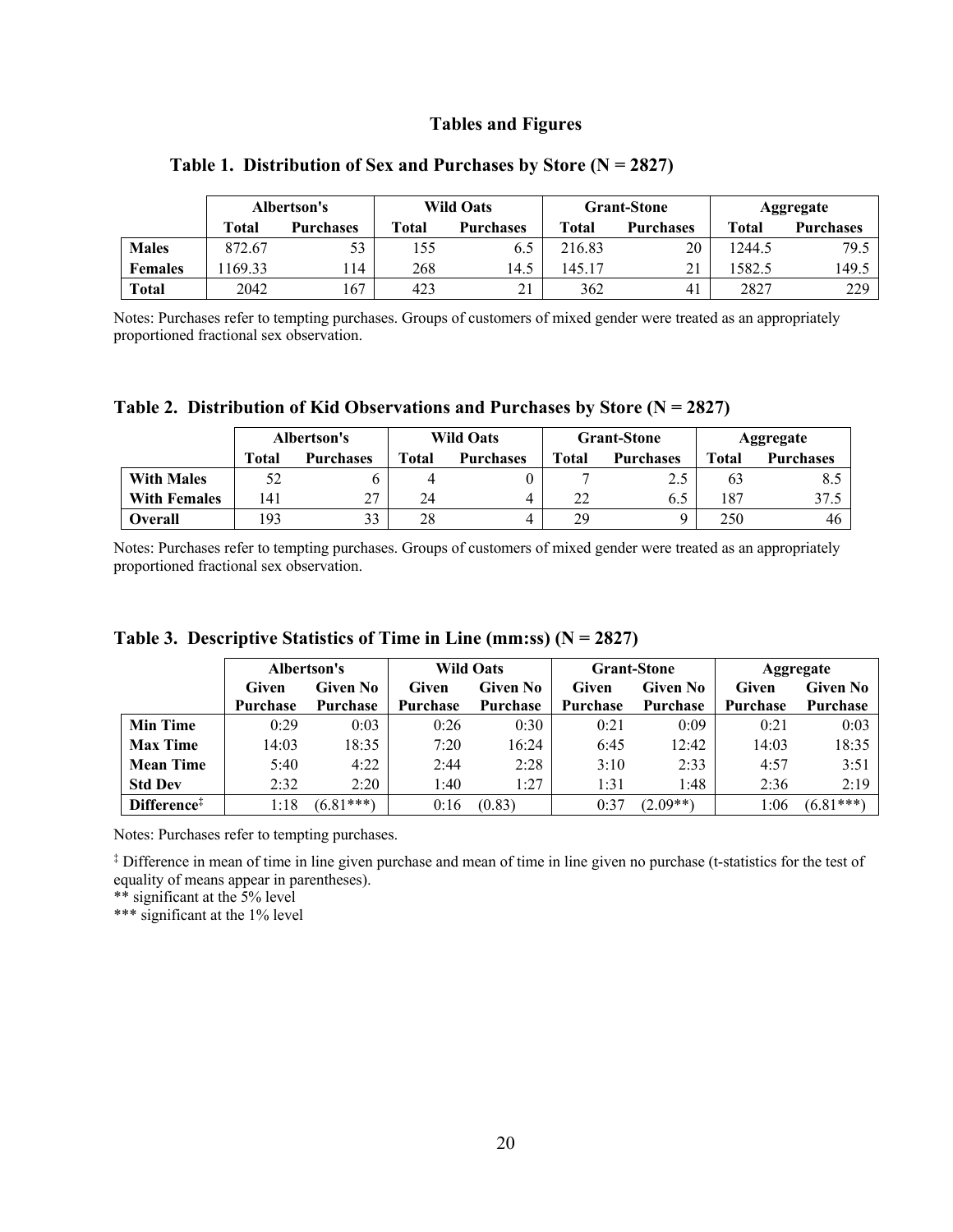| Dependent variable: purchase decision |             |             |             |             |             |  |  |  |
|---------------------------------------|-------------|-------------|-------------|-------------|-------------|--|--|--|
|                                       | (1)         | (2)         | (3)         | (4)         | (5)         |  |  |  |
| Time                                  | $0.171***$  | $0.179***$  | $0.210***$  | $0.249**$   | $0.296**$   |  |  |  |
|                                       | (0.0258)    | (0.0486)    | (0.0496)    | (0.113)     | (0.123)     |  |  |  |
| Female                                |             | 0.330       | 0.473       | 0.979       | 0.886       |  |  |  |
|                                       |             | (0.317)     | (0.317)     | (0.682)     | (0.703)     |  |  |  |
| Kids                                  |             | $1.158***$  | $1.166***$  | 1.209*      | 1.459*      |  |  |  |
|                                       |             | (0.373)     | (0.374)     | (0.733)     | (0.768)     |  |  |  |
| Female $\times$ Time                  |             | $-0.0219$   | $-0.0378$   | $-0.242$    | $-0.228$    |  |  |  |
|                                       |             | (0.0608)    | (0.0604)    | (0.152)     | (0.160)     |  |  |  |
| Kids $\times$ Time                    |             | $-0.0864$   | $-0.0866$   | $-0.149$    | $-0.175$    |  |  |  |
|                                       |             | (0.107)     | (0.107)     | (0.202)     | (0.203)     |  |  |  |
| Kids $\times$ Female $\times$ Time    |             | 0.0581      | 0.0522      | 0.233       | 0.228       |  |  |  |
|                                       |             | (0.0946)    | (0.0954)    | (0.191)     | (0.191)     |  |  |  |
| Wild Oats                             |             |             | $-0.124$    |             |             |  |  |  |
|                                       |             |             | (0.252)     |             |             |  |  |  |
| Grant-Stone                           |             |             | $0.809***$  |             |             |  |  |  |
|                                       |             |             | (0.200)     |             |             |  |  |  |
| below 25                              |             |             |             |             | 0.895       |  |  |  |
|                                       |             |             |             |             | (0.834)     |  |  |  |
| above 60                              |             |             |             |             | 0.967       |  |  |  |
|                                       |             |             |             |             | (0.846)     |  |  |  |
| Below25 $\times$ Time                 |             |             |             |             | $-0.0358$   |  |  |  |
|                                       |             |             |             |             | (0.196)     |  |  |  |
| Above $60 \times$ Time                |             |             |             |             | $-0.170$    |  |  |  |
|                                       |             |             |             |             | (0.197)     |  |  |  |
| Constant                              | $-3.174***$ | $-3.475***$ | $-3.758***$ | $-4.306***$ | $-4.680***$ |  |  |  |
|                                       | (0.142)     | (0.245)     | (0.267)     | (0.537)     | (0.600)     |  |  |  |
| Observations                          | 2827        | 2827        | 2827        | 1156        | 1156        |  |  |  |
| Log. Likelihood                       | $-774.4$    | $-759.6$    | $-751.4$    | $-191.7$    | $-189.6$    |  |  |  |
| Chi-squared                           | 41.12       | 70.73       | 87.16       | 16.01       | 20.25       |  |  |  |

Table 4. Determinants of a Tempting Item Purchase: Logit Regressions

Notes: "Purchase decision" and "Kids" are binary variables. Standard errors in parentheses \* p<0.10 \*\* p<0.05 \*\*\* p<0.01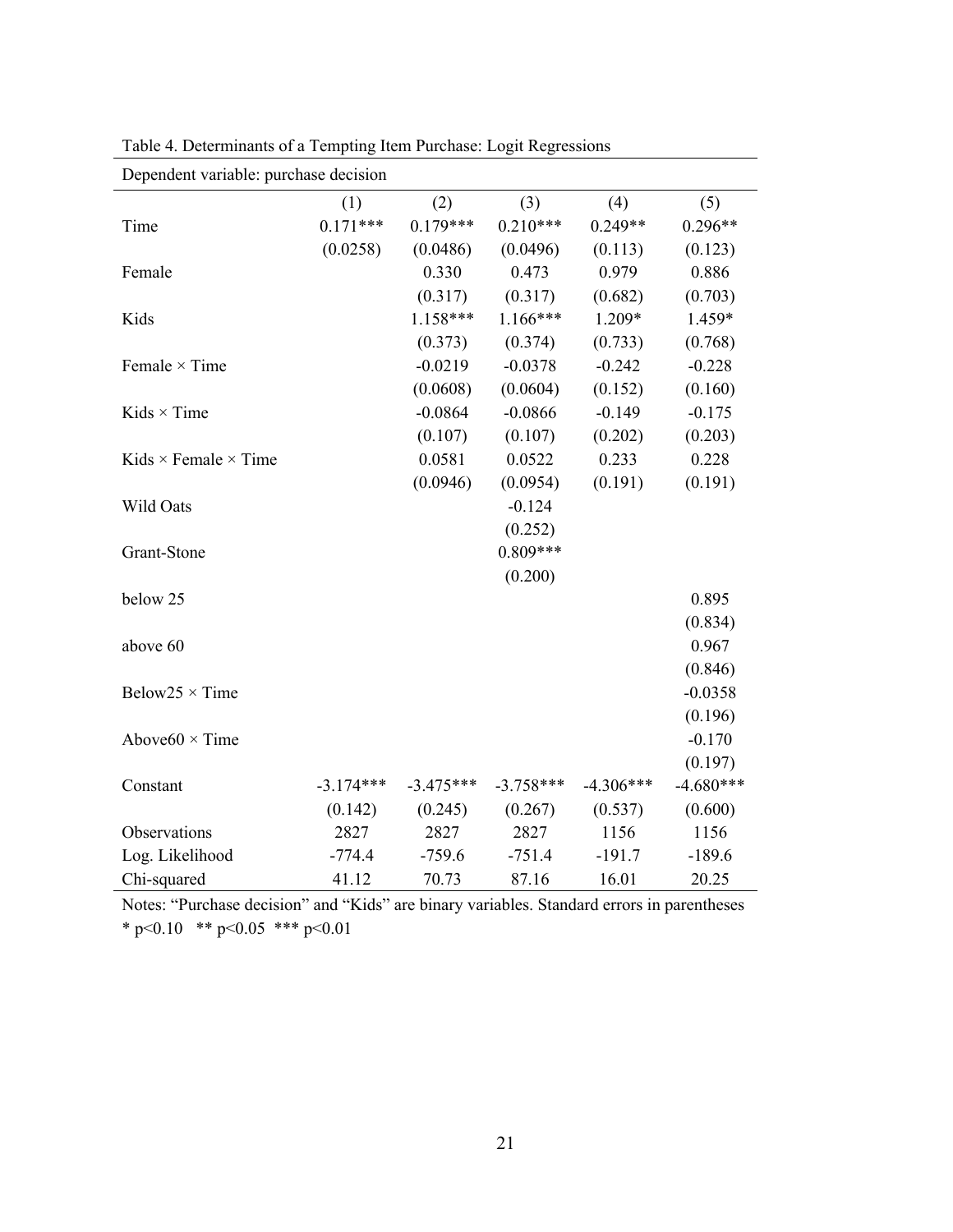Figure 1 Elapsed Time to Pick Up of a Tempting Item and Total Time in Line

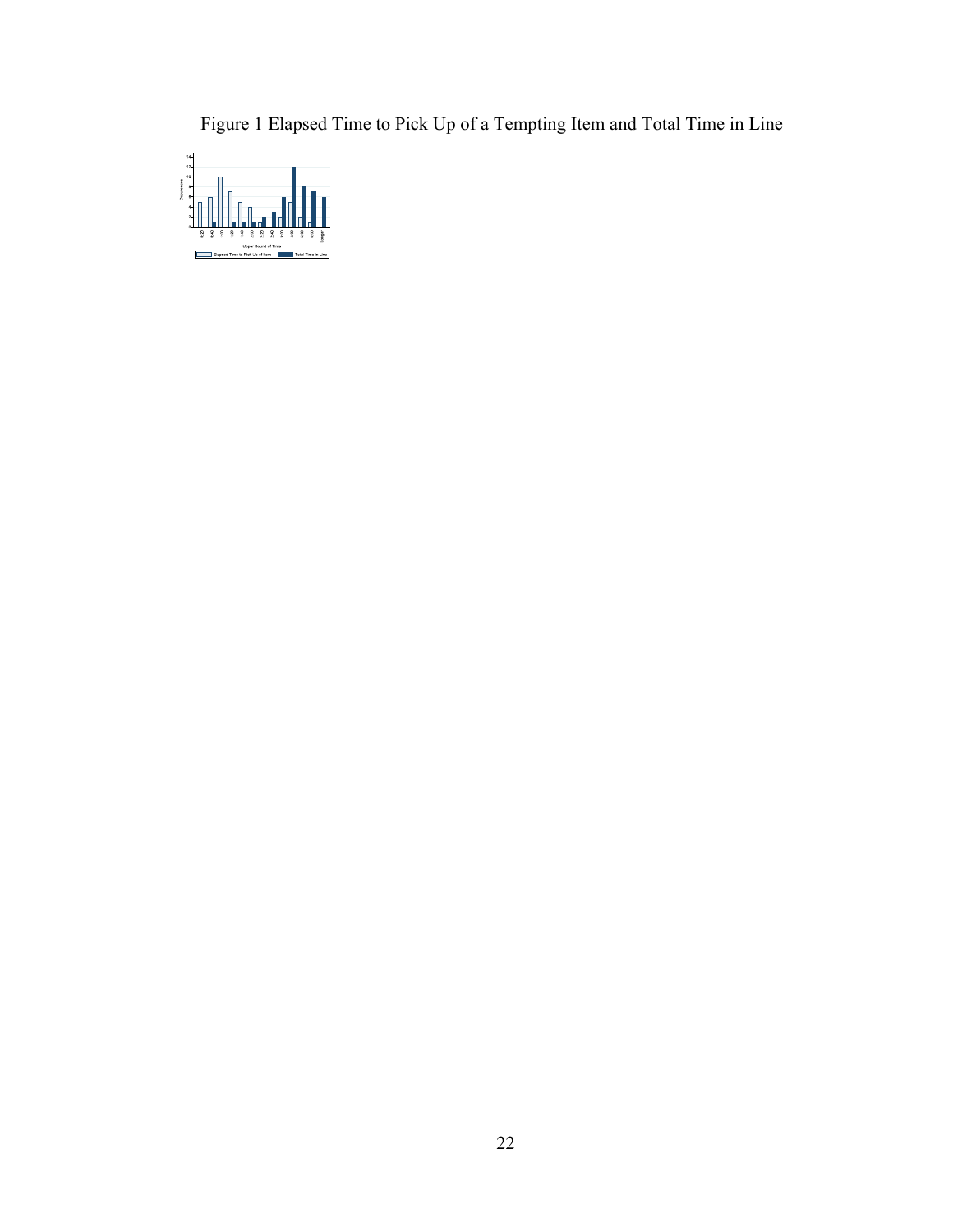## **References**

- Abelson, R. P. (1963). Computer simulation of "hot" cognition. In S. S. Messick & S. Tomkins (Eds.), *Computer Simulation of Personality: Frontier of Psychological Theory* (pp. 277–298). Wiley.
- Al-Ubaydli, O., List, J. A., & Suskind, D. L. (2017). What can we learn from experiments? Understanding the threats to the scalability of experimental results. *American Economic Review*, *107*(5), 282–286. https://doi.org/10.1257/aer.p20171115
- Ali, S. N. (2011). Learning self-control. *Quarterly Journal of Economics*, *126*(2), 857–893. https://doi.org/10.1093/qje/qjr014
- Banker, S., Ainsworth, S. E., Baumeister, R. F., Ariely, D., & Vohs, K. D. (2017). The Sticky Anchor Hypothesis: Ego Depletion Increases Susceptibility to Situational Cues. *Journal of Behavioral Decision Making*, *30*(5), 1027–1040. https://doi.org/10.1002/bdm.2022
- Baumeister, R. F., Heatherton, T. F., & Tice, D. M. (1994). *Losing control: How and why people fail at self-regulation*. San Diego, CA: Academic Press.
- Baumeister, R. F., & Vohs, K. D. (2016). Strength Model of Self-Regulation as Limited Resource: Assessment, Controversies, Update. *Advances in Experimental Social Psychology*, *54*, 67– 127. https://doi.org/10.4324/9781315175775-3
- Brownback, A., Imas, A., & Kuhn, M. A. (2020). Behavioral Food Subsidies. *Working Paper*.
- Bucciol, A., Houser, D., & Piovesan, M. (2011). Temptation and productivity: A field experiment with children. *Journal of Economic Behavior and Organization*, *78*(1–2), 126–136. https://doi.org/10.1016/j.jebo.2010.12.013
- Bucciol, A., Houser, D., & Piovesan, M. (2013). Temptation at Work. *PLoS ONE*, *8*(1), 1–6. https://doi.org/10.1371/journal.pone.0053713
- Burger, N., Charness, G., & Lynham, J. (2011). Field and online experiments on self-control. *Journal of Economic Behavior and Organization*, *77*(3), 393–404. https://doi.org/10.1016/j.jebo.2010.11.010
- Cárdenas, J. C., De Roux, N., Jaramillo, C. R., & Martinez, L. R. (2014). Is it my money or not?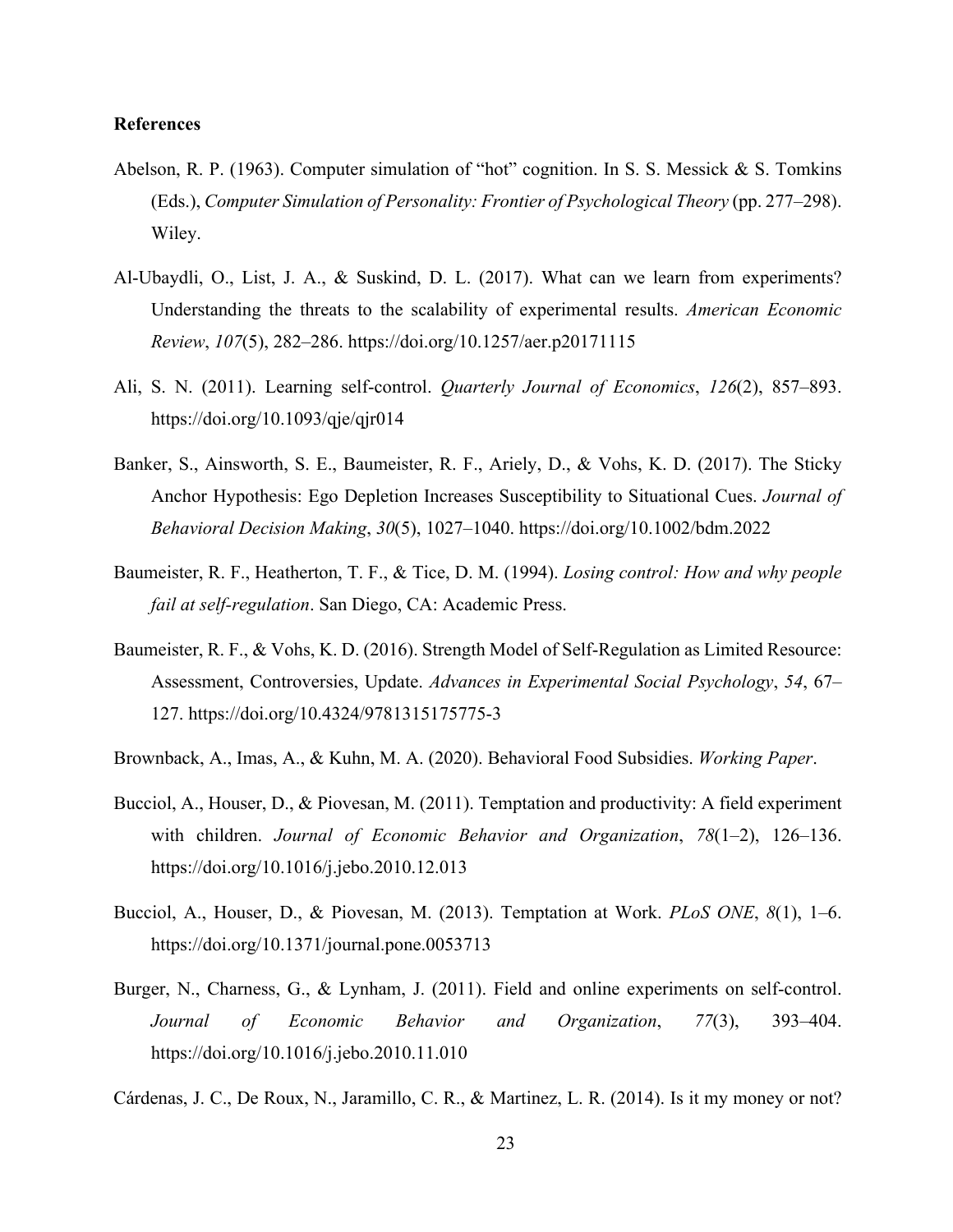An experiment on risk aversion and the house-money effect. *Experimental Economics*, *17*(1), 47–60. https://doi.org/10.1007/s10683-013-9356-x

- Carter, E. C., Kofler, L. M., Forster, D. E., & Mccullough, M. E. (2015). A Series of Meta-Analytic Tests of the Depletion Effect: Self-Control Does Not Seem to Rely on a Limited Resource. *Journal of Experimental Psychology: General*, *144*(4), 796–815.
- Chaudhuri, A. (2011). Sustaining cooperation in laboratory public goods experiments: A selective survey of the literature. *Experimental Economics*, *14*(1), 47–83. https://doi.org/10.1007/s10683-010-9257-1
- Corgnet, B., Hernán-González, R., Kujal, P., & Porter, D. (2015). The effect of earned versus house money on price bubble formation in experimental asset markets. *Review of Finance*, *19*(4), 1455–1488. https://doi.org/10.1093/rof/rfu031
- Danziger, S., Levav, J., & Avnaim-Pesso, L. (2011). Extraneous factors in judicial decisions. *Proceedings of the National Academy of Sciences of the United States of America*, *108*(17), 6889–6892. https://doi.org/10.1073/pnas.1018033108
- De Haan, T., & Van Veldhuizen, R. (2015). Willpower depletion and framing effects. *Journal of Economic Behavior & Organization*, *117*, 47–61.
- DeJarnette, P. (2018). Temptation Over Time: Delays Help. *Working Paper*.
- Dholakia, U. M. (2000). Temptation and resistance: An integrated model of consumption impulse formation and enactment. *Psychology and Marketing*, *17*(11), 955–982. https://doi.org/10.1002/1520-6793(200011)17:11<955::AID-MAR3>3.0.CO;2-J
- Friehe, T., & Schildberg-Hörisch, H. (2017). Self-control and crime revisited: Disentangling the effect of self-control on risk taking and antisocial behavior. *International Review of Law and Economics*, *49*, 23–32. https://doi.org/10.1016/j.irle.2016.11.001
- Fudenberg, D., & Levine, D. K. (2006). A Dual-Self Model of Impulse Control. *The American Economic Review*, *96*(5), 1449–1476.
- Fudenberg, D., & Levine, D. K. (2012). Timing and Self-Control. *Econometrica*, *80*(1), 1–42. https://doi.org/10.3982/ECTA9655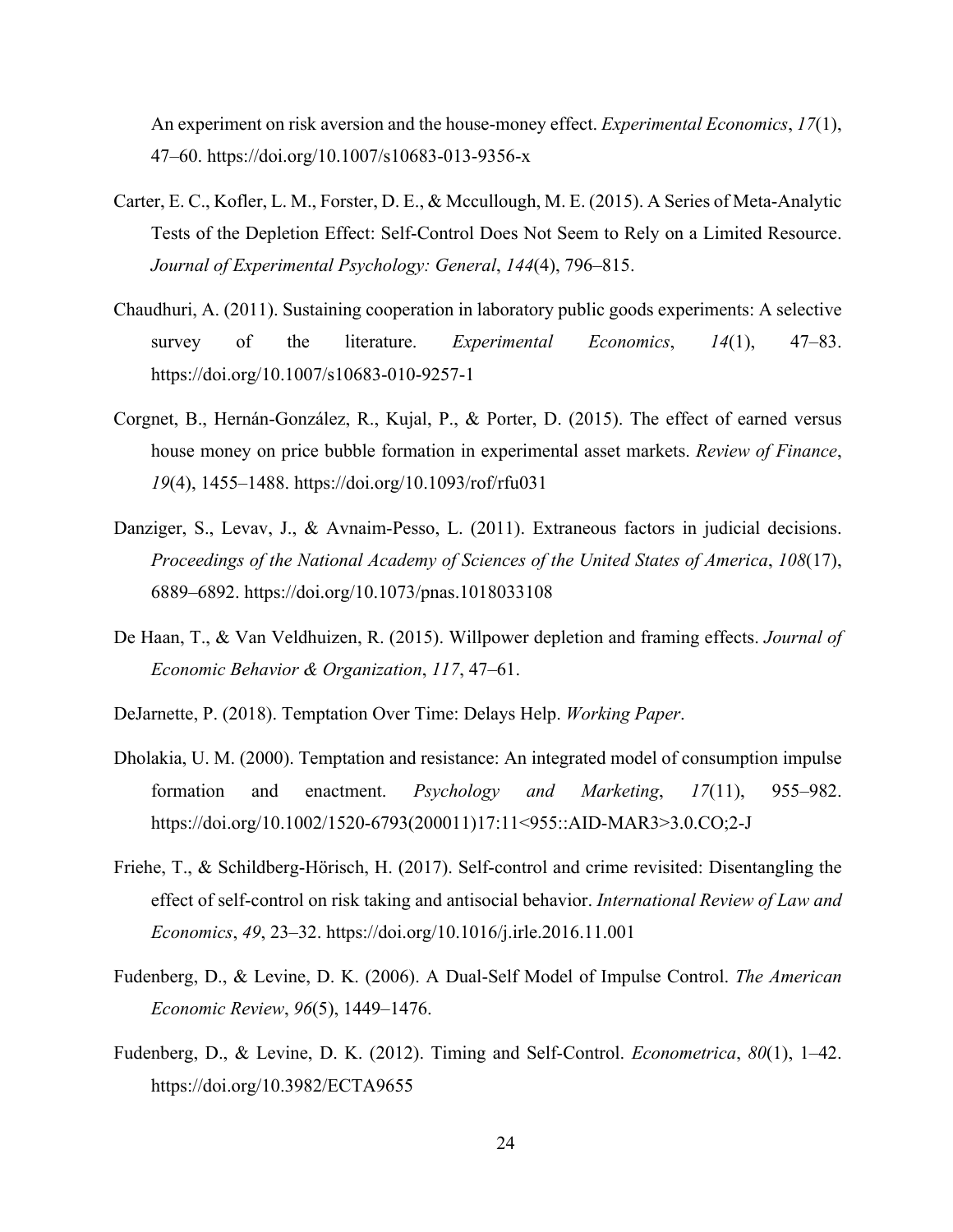- Gerhardt, H., Schildberg-Hörisch, H., & Willrodt, J. (2017). Does self-control depletion affect risk attitudes? *European Economic Review*, *100*, 463–487. https://doi.org/10.1016/j.euroecorev.2017.09.004
- Gul, F., & Pesendorfer, W. (2001). Temptation and Self-Control. *Econometrica*, *69*(6), 1403– 1435.
- Gul, F., & Pesendorfer, W. (2004). Self-Control and the Theory of Consumption. *Econometrica*, *72*(1), 119–158.
- Hagger, M. S., Chatzisarantis, N. L. D., Alberts, H., Anggono, C. O., Batailler, C., Birt, A. R., … Zwienenberg, M. (2016). A Multilab Preregistered Replication of the Ego-Depletion Effect. *Perspectives on Psychological Science*, *11*(4), 546–573. https://doi.org/10.1177/1745691616652873
- Hagger, M. S., Wood, C., Stiff, C., & Chatzisarantis, N. L. D. (2010). Ego Depletion and the Strength Model of Self-Control: A Meta-Analysis. *Psychological Bulletin*, *136*(4), 495–525. https://doi.org/10.1037/a0019486
- Harrison, G. W. (2007). House money effects in public good experiments: Comment. *Experimental Economics*, *10*(4), 429–437. https://doi.org/10.1007/s10683-006-9145-x
- Harrison, G. W., & List, J. A. (2004). Field experiments. *Journal of Economic Literature*, *42*(4), 1009–1055. https://doi.org/10.1038/s41565-019-0449-3
- Hoch, S. J., & Loewenstein, G. F. (1991). Time-Inconsistent Preferences and Consumer Self-Control. *Journal of Consumer Research*, *17*(4), 492–507. https://doi.org/10.1086/208573
- Hofmann, W., Baumeister, R. F., Förster, G., & Vohs, K. D. (2012). Everyday temptations: An experience sampling study of desire, conflict, and self-control. *Journal of Personality and Social Psychology*, *102*(6), 1318–1335. https://doi.org/10.1037/a0026545
- Houser, D., Schunk, D., Winter, J., & Xiao, E. (2018). Temptation and commitment in the laboratory. *Games and Economic Behavior*, *107*, 329–344. https://doi.org/10.1016/j.geb.2017.10.025
- Houser, D., & Xiao, E. (2015). House money effects on trust and reciprocity. *Public Choice*,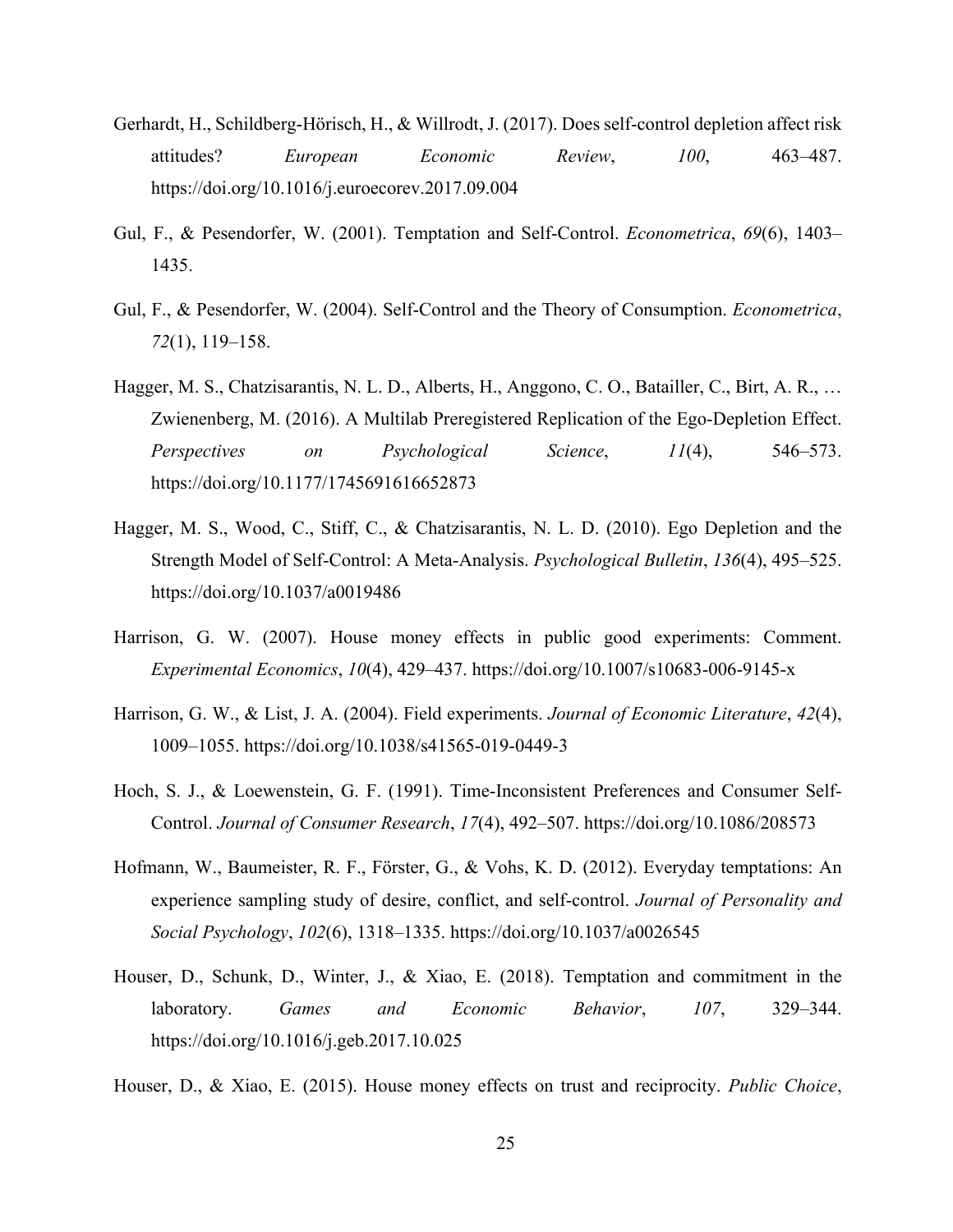*163*(1–2), 187–199. https://doi.org/10.1007/s11127-014-0218-7

Imas, A., & Kuhn, M. A. (2018). Waiting to Choose. *Working Paper*.

- Kaur, S., Kremer, M., & Mullainathan, S. (2015). Self-Control at Work. *Journal of Political Economy*, *123*(6), 1227–1277. https://doi.org/10.1086/683822
- Kocher, M., Lucks, K. E., & Schindler, D. (2018). Unleashing Animal Spirits Self-Control and Overpricing in Experimental Asset Markets. *CentER Discussion Paper Series No. 2018-010.*, Available at SSRN: https://ssrn.com/abstract=31402. https://doi.org/10.2139/ssrn.3140254
- Kuhn, M. A., Kuhn, P., & Villeval, M. C. (2017). Decision-environment effects on intertemporal financial choices: How relevant are resource-depletion models? *Journal of Economic Behavior and Organization*, *137*, 72–89. https://doi.org/10.1016/j.jebo.2017.02.014
- Laibson, D. (1997). Golden Eggs and Hyperbolic Discounting. *The Quarterly Journal of Economics*, *112*(2), 443–478.
- Ledyard, J. O. (1995). Public Goods: A Survey of Experimental Research. In J. H. Kagel & A. E. Roth (Eds.), *The Handbook of Experimental Economics* (pp. 111–194). Princeton: Princeton University Press.
- Levav, J., Heitmann, M., Herrmann, A., & Iyengar, S. (2010). Order in product customization decisions: Evidence from field experiments. *Journal of Political Economy*, *118*(2), 274–299. https://doi.org/10.1086/652463
- List, J. (2011). Why Economists Should Conduct Field Experiments and 14 Tips for Pulling One Off. *Journal of Economic Perspectives*, *25*(3), 3–16.
- Mischel, W., & Ebbesen, E. B. (1970). Attention in delay of gratification. *Journal of Personality and Social Psychology*, *16*(2), 329–337.
- Mischel, W., Ebbesen, E. B., & Raskoff Zeiss, A. (1972). Cognitive and Attentional Mechanisms in Delay of Gratification. *Journal of Personality and Social Psychology*, *21*(2), 204–218.
- Muraven, M. (2010). Building self-control strength: Practicing self-control leads to improved selfcontrol performance. *Journal of Experimental Social Psychology*, *46*(2), 465–468. https://doi.org/10.1016/j.jesp.2009.12.011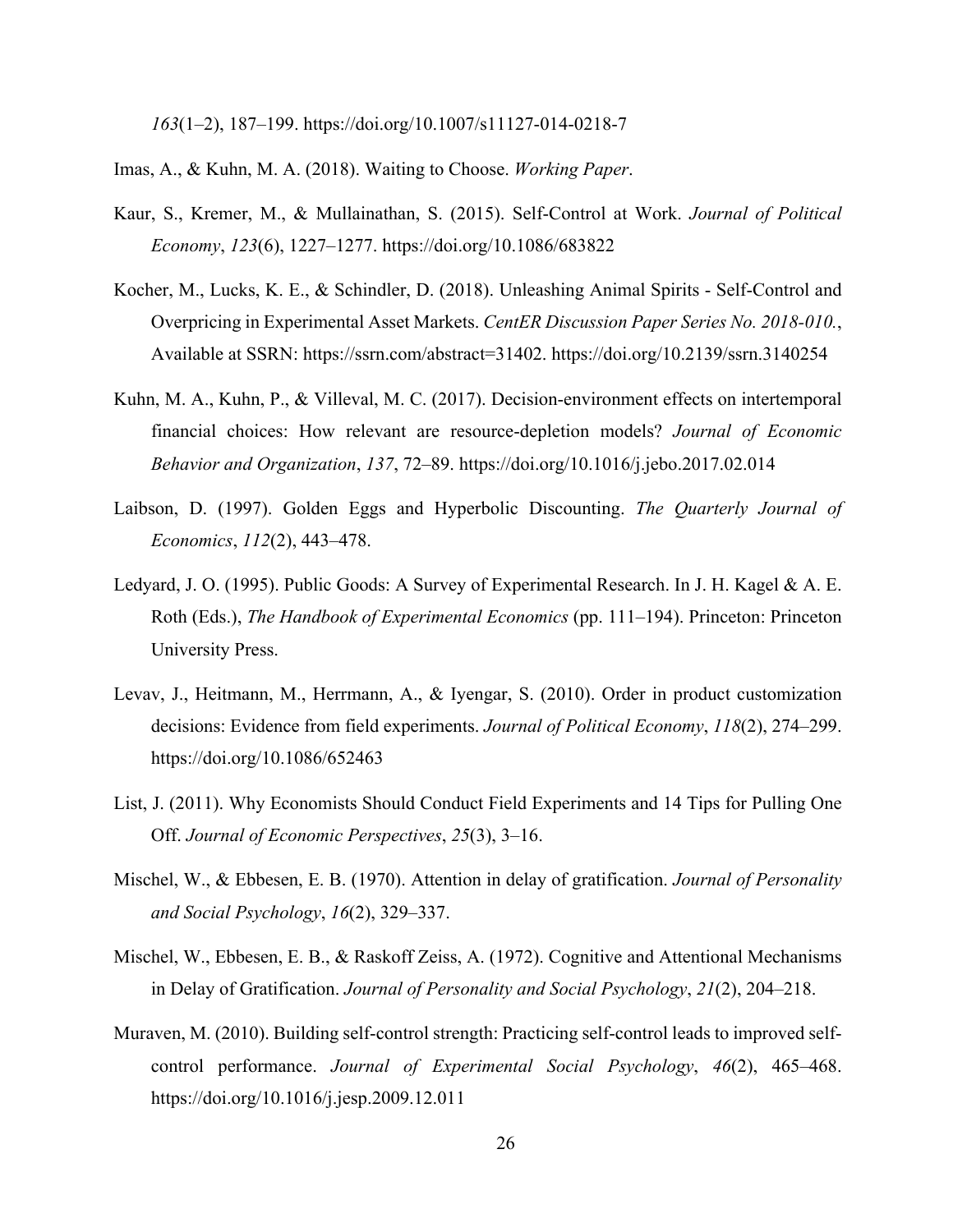- Muraven, M., Tice, D. M., & Baumeister, R. F. (1998). Self-Control as Limited Resource: Regulatory Depletion Patterns. *Journal of Personality and Social Psychology*, *74*(3), 774– 789.
- Noor, J. (2007). Commitment and self-control. *Journal of Economic Theory*, *135*(1), 1–34. https://doi.org/10.1016/j.jet.2006.03.017
- Noor, J. (2011). Temptation and Revealed Preference. *Econometrica*, *79*(2), 601–644. https://doi.org/10.3982/ECTA5800
- Noor, J., & Takeoka, N. (2015). Menu-dependent self-control. *Journal of Mathematical Economics*, *61*, 1–20. https://doi.org/10.1016/j.jmateco.2015.07.004
- O'Donoghue, T., & Rabin, M. (1999). Doing It Now or Later. *American Economic Review*, *89*(1), 103–124.
- Ozdenoren, E., Salant, S. W., & Silverman, D. (2012). Willpower and the optimal control of visceral urges. *Journal of the European Economic Association*, *10*(2), 342–368. https://doi.org/10.1111/j.1542-4774.2010.01050.x
- Palma, M. A., Segovia, M. S., Kassas, B., Ribera, L. A., & Hall, C. R. (2018). Self-control: Knowledge or perishable resource? *Journal of Economic Behavior and Organization*, *145*, 80–94. https://doi.org/10.1016/j.jebo.2017.10.021
- Reinstein, D., & Riener, G. (2012). Decomposing desert and tangibility effects in a charitable giving experiment. *Experimental Economics*, *15*(1), 229–240. https://doi.org/10.1007/s10683-011-9298-0
- Shiv, B., & Fedorikhin, A. (1999). Heart and Mind in Conflict: the Interplay of Affect and Cognition in Consumer Decision Making. *Journal of Consumer Research*, *26*(3), 278–292. https://doi.org/10.1086/209563
- Shiv, B., & Fedorikhin, A. (2002). Spontaneous versus controlled influences of stimulus-based affect on choice behavior. *Organizational Behavior and Human Decision Processes*, *87*(2), 342–370. https://doi.org/10.1006/obhd.2001.2977
- Shoda, Y., Mischel, W., & Peake, P. K. (1990). Predicting adolescent cognitive and self-regulatory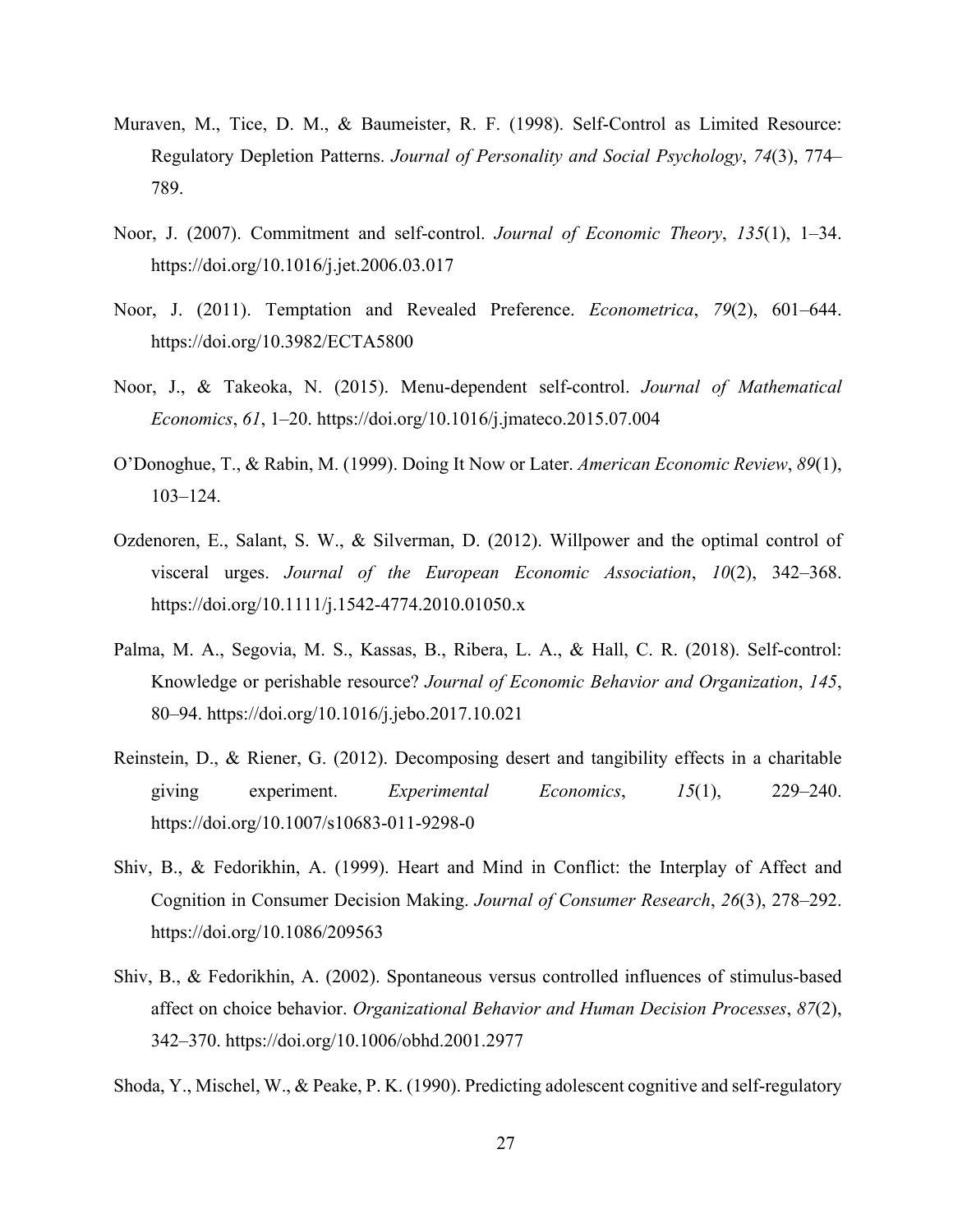competencies from preschool delay of gratification: Identifying diagnostic conditions. *Developmental Psychology*, *26*(6), 978–986. https://doi.org/10.1037//0012-1649.26.6.978

- Strotz, R. H. (1955). Myopia and Inconsistency in Dynamic Utility Maximization. *The Review of Economic Studies*, *23*(3), 165–180. https://doi.org/10.2307/2295722
- Thaler, R. H., & Johnson, E. J. (1990). Gambling with the house money and trying to break even: The effects of prior outcomes on risky choice. *Management Science*, *36*(6), 643–661.
- Thaler, R. H., & Shefrin, H. M. (1981). An Economic Theory of Self-Control. *The Journal of Political Economy*, *89*(2), 392–406.
- Toussaert, S. (2018). Eliciting temptation and self-control through menu choices: a lab experiment. *Econometrica*, *86*(3), 859–889.
- Vohs, K. D., & Faber, R. J. (2007). Spent Resources: Self‐Regulatory Resource Availability Affects Impulse Buying. *Journal of Consumer Research*, *33*(4), 537–547. https://doi.org/10.1086/510228
- Wang, J., Rao, Y., & Houser, D. E. (2017). An experimental analysis of acquired impulse control among adult humans intolerant to alcohol. *Proceedings of the National Academy of Sciences*, *114*(6), 1299–1304. https://doi.org/10.1073/pnas.1610902114
- Watts, T. W., Duncan, G. J., & Quan, H. (2018). Revisiting the Marshmallow Test : A Conceptual Replication Investigating Links Between Early Delay of Gratification and Later Outcomes. *Psychological Science*, *29*(7), 1159– 1177. https://doi.org/10.1177/0956797618761661
- Zizzo, D. J. (2010). Experimenter demand effects in economic experiments. *Experimental Economics*, *13*(1), 75–98. https://doi.org/10.1007/s10683-009-9230-z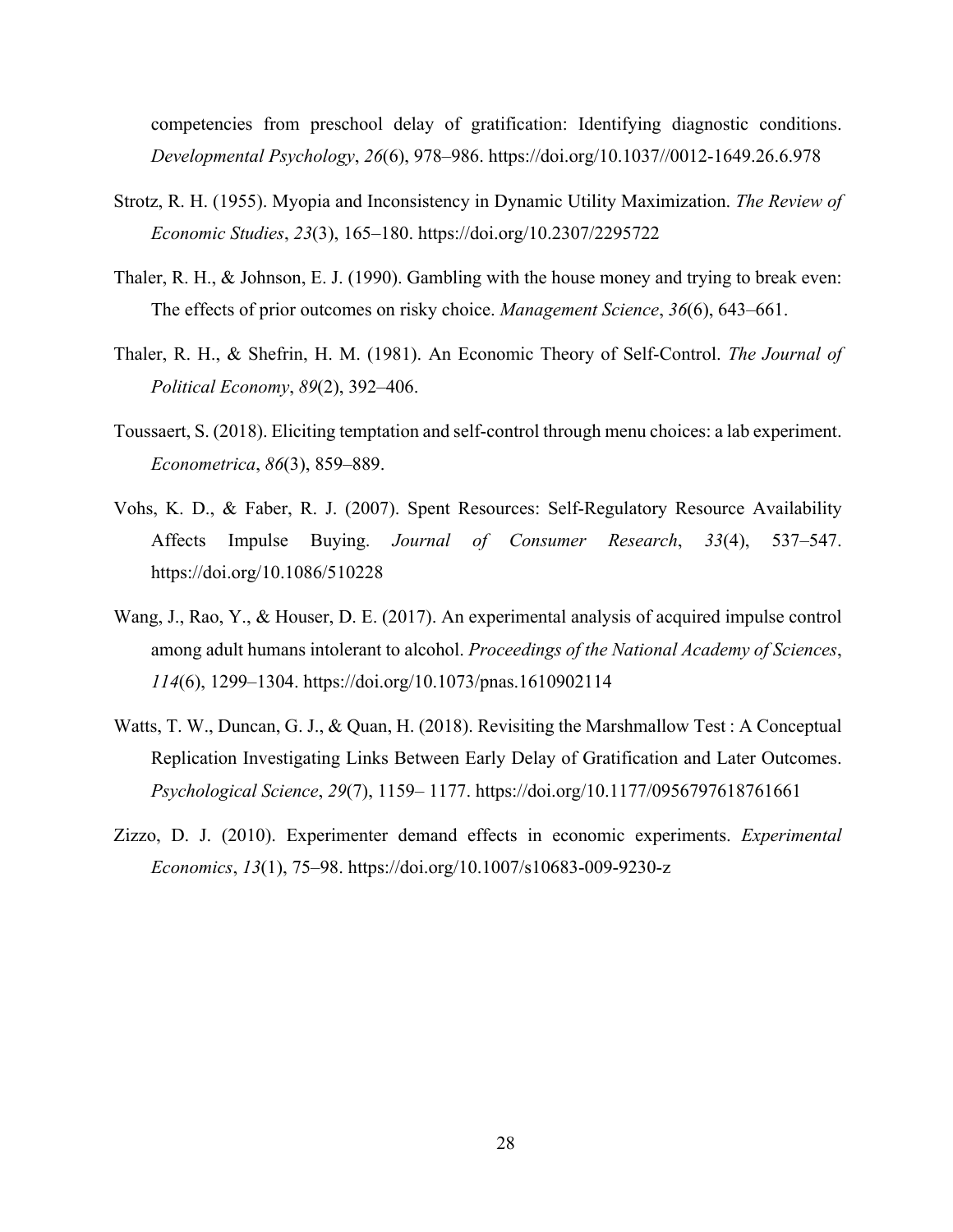## Appendix

## Additional analyses



Figure A1. Histogram of waiting time given purchase and mean waiting time by store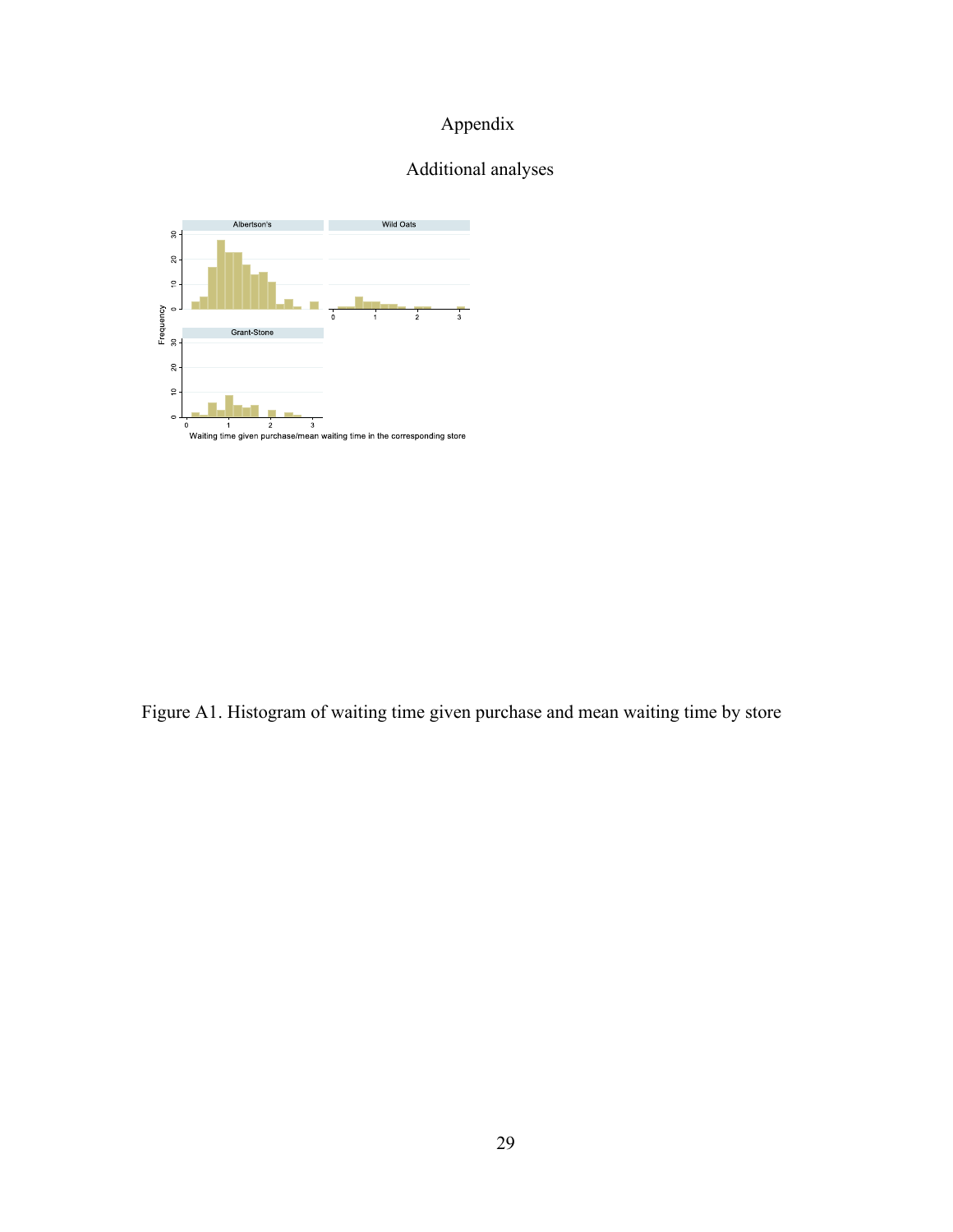| Dependent variable: purchase decision |             |             |  |  |  |  |  |
|---------------------------------------|-------------|-------------|--|--|--|--|--|
|                                       | (1)         | (2)         |  |  |  |  |  |
| Female                                | 0.363       | 0.373       |  |  |  |  |  |
|                                       | (0.233)     | (0.233)     |  |  |  |  |  |
| Kids                                  | $0.634**$   | $0.636**$   |  |  |  |  |  |
|                                       | (0.272)     | (0.273)     |  |  |  |  |  |
| Time                                  | $0.135***$  | $0.148***$  |  |  |  |  |  |
|                                       | (0.0418)    | (0.0439)    |  |  |  |  |  |
| Weekend                               | 0.236       | 0.978       |  |  |  |  |  |
|                                       | (0.282)     | (0.826)     |  |  |  |  |  |
| Weekend $\times$ Time                 |             | $-0.134$    |  |  |  |  |  |
|                                       |             | (0.144)     |  |  |  |  |  |
| Constant                              | $-3.025***$ | $-3.111***$ |  |  |  |  |  |
|                                       | (0.317)     | (0.333)     |  |  |  |  |  |
| Observations                          | 886         | 886         |  |  |  |  |  |
| Log. Likelihood                       | $-338.8$    | $-338.4$    |  |  |  |  |  |
| Chi-squared                           | 21.38       | 22.27       |  |  |  |  |  |

Table A1. Determinants of a Tempting Item Purchase: Logit Regressions

Notes: Standard errors in parentheses

\* p<0.10 \*\* p<0.05 \*\*\* p<0.01